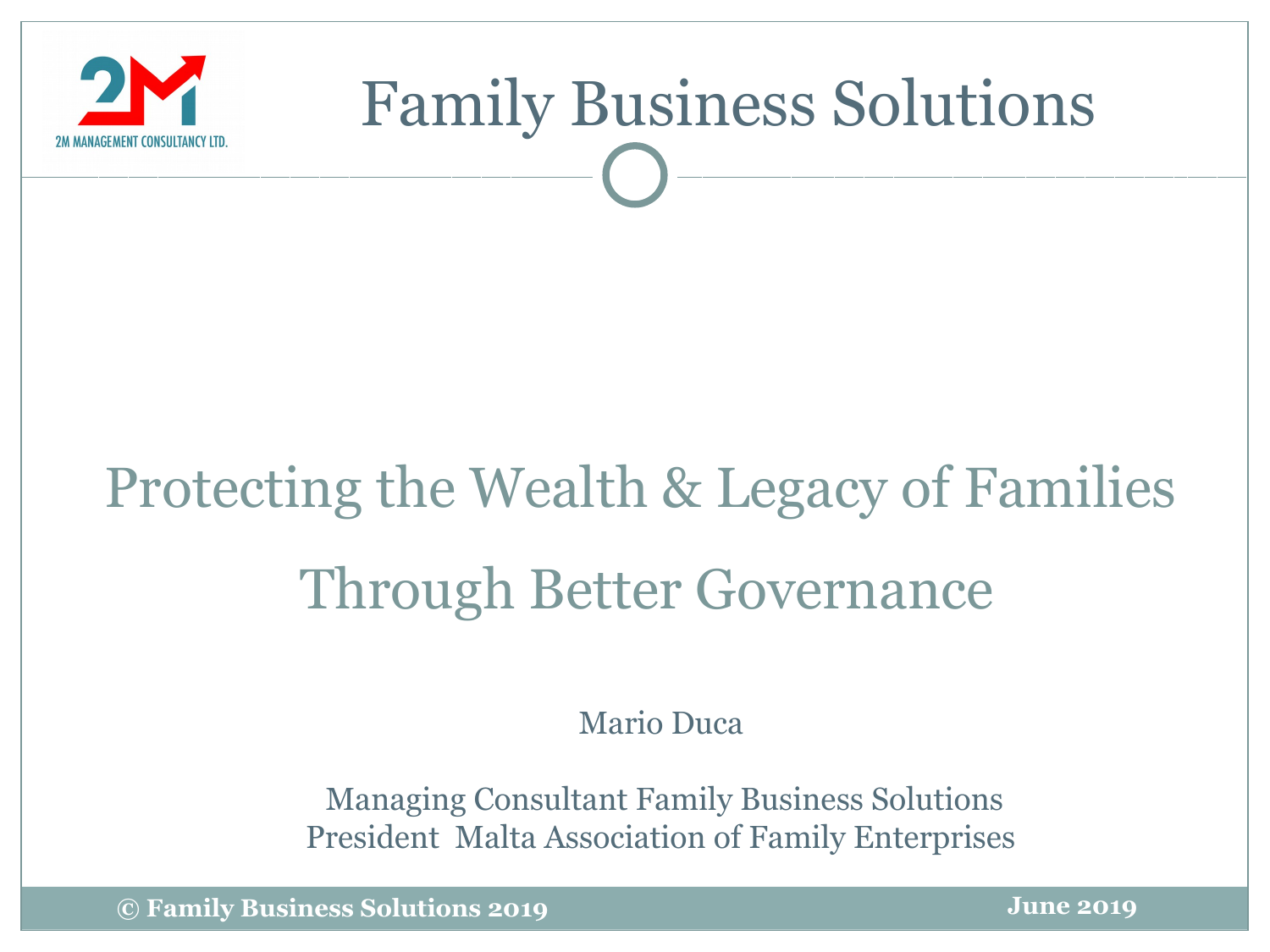

#### What is required to secure the Success of the

#### Family Business through the generations?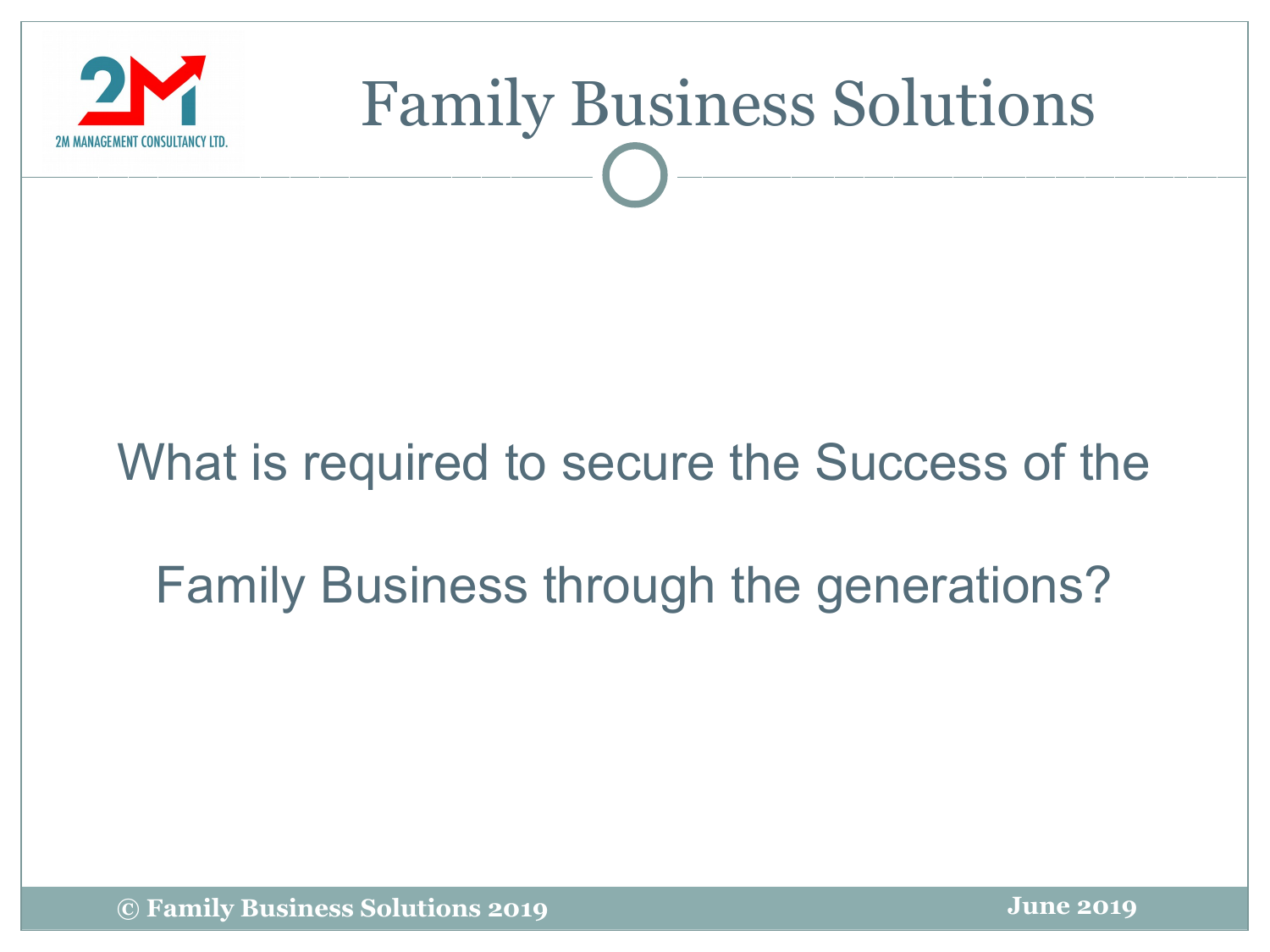

What is required to secure the Success of the Family Business through the generations?

- $\triangleright$  A current leader, willing to transfer power and ownership to the successors
- $\triangleright$  A successor /s who is ready to take on the responsibilities of management and ownership
- $\triangleright$  A process that takes the family through the transition challenges
- Agreement in the family for Protecting the Wealth and legacy of FB through Family & Business Governance
- $\triangleright$  Writing it all down in a Family Constitution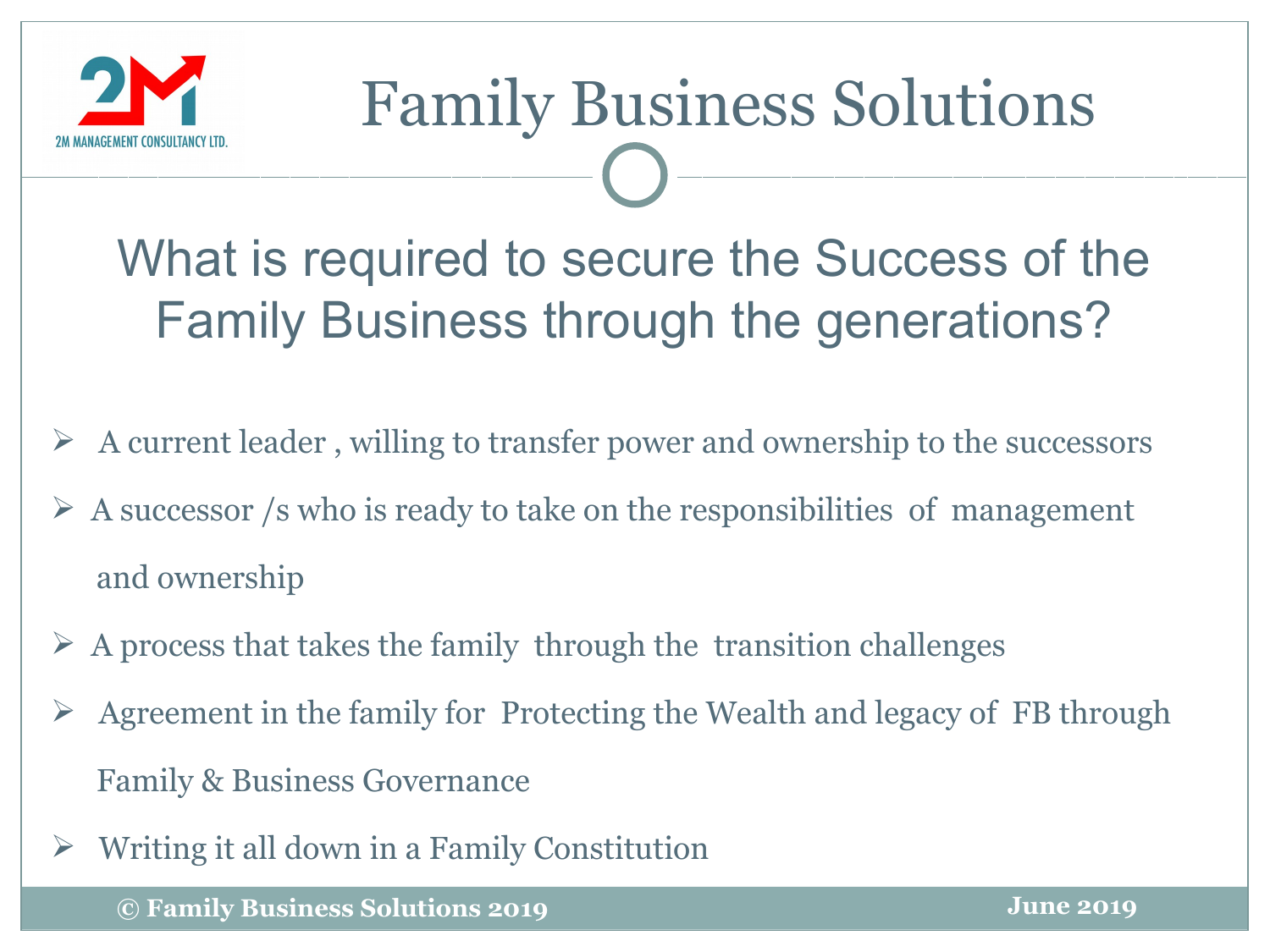

### Family Business Solutions Importance of Effective Governance

#### **Effective governance requires:**

- Accountability between shareholders and the business
- Setting family policies that would prevent the seemingly arbitrary decisions within the family members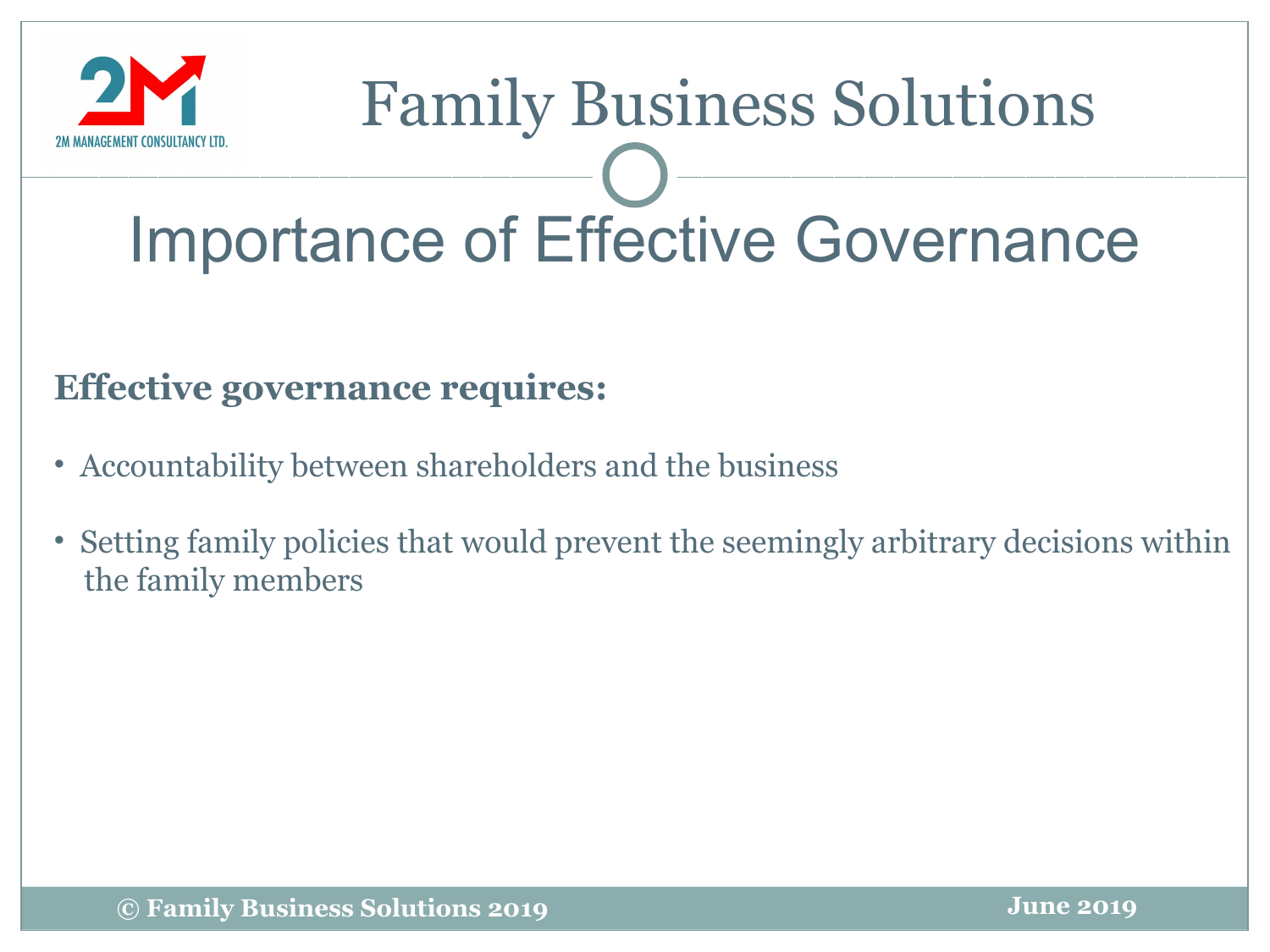

## Family Business Solutions Why bother with governance

*"Family-controlled companies should establish family governance mechanisms that promote coordination and mutual understanding amongst family members, as well as organise the relationships between family governance and corporate governance"*

"*Principle 9: Corporate Governance Guidance and Principles for Unlisted Companies in Europe. Published by the European Confederation of Directors' Associations (ecoDa) March 2010*.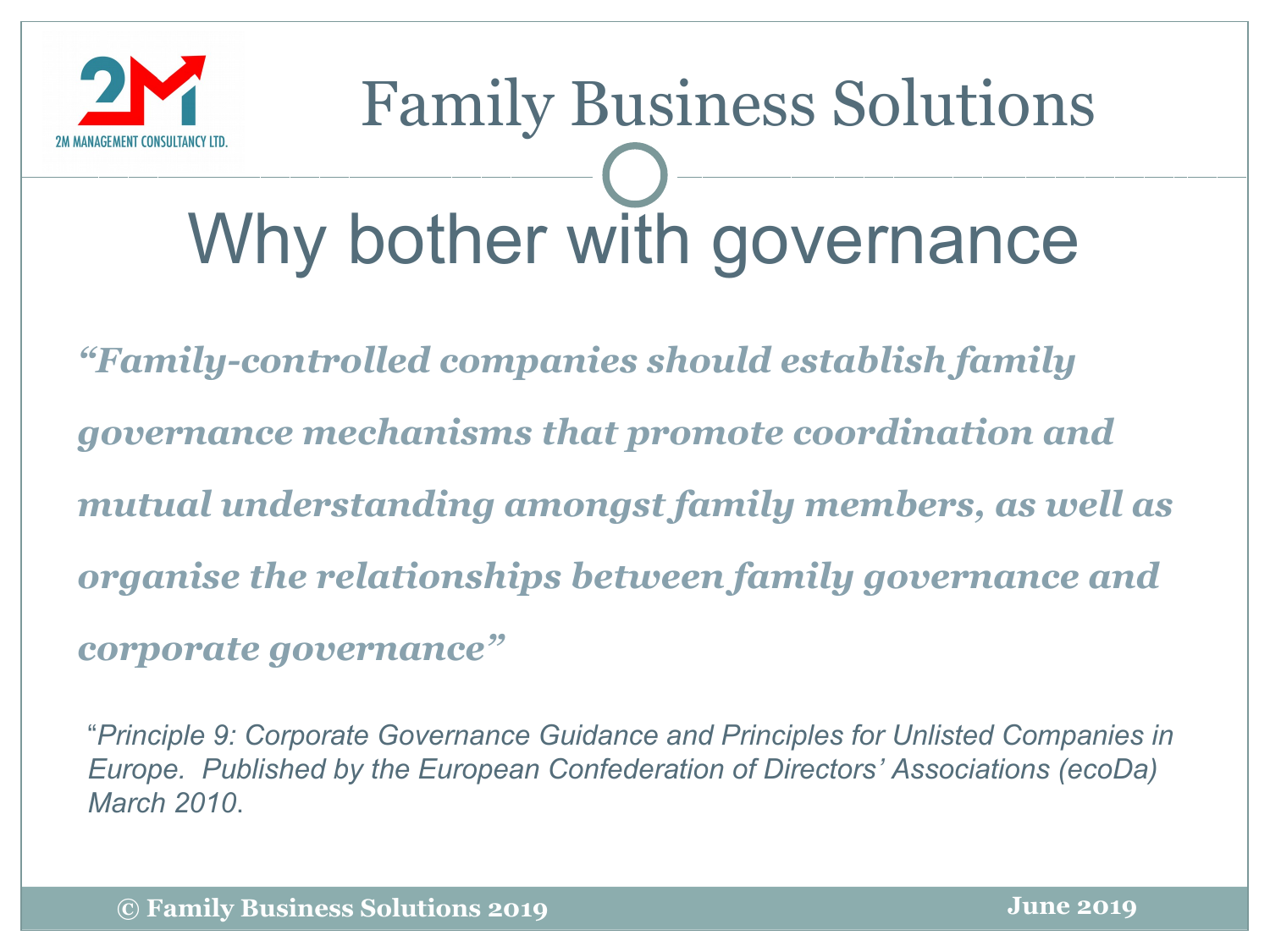

#### The Perceived Dimensions of Business Governance



Liquidity, capital allocation, Assuring succession, strategic Direction, performance, etc.

#### **Business**

Operations, finance, Employees, supplier and Customer relationships, Etc.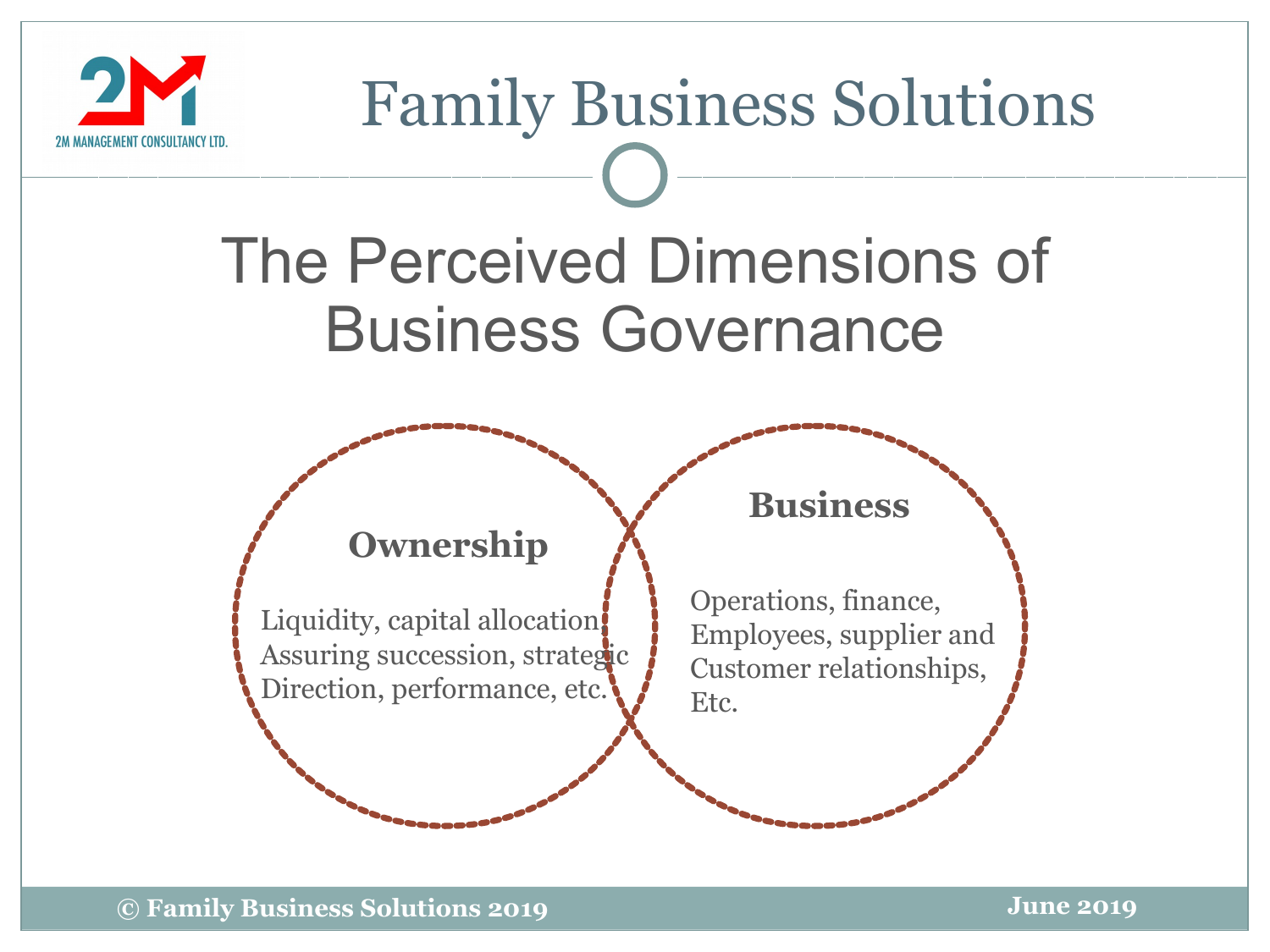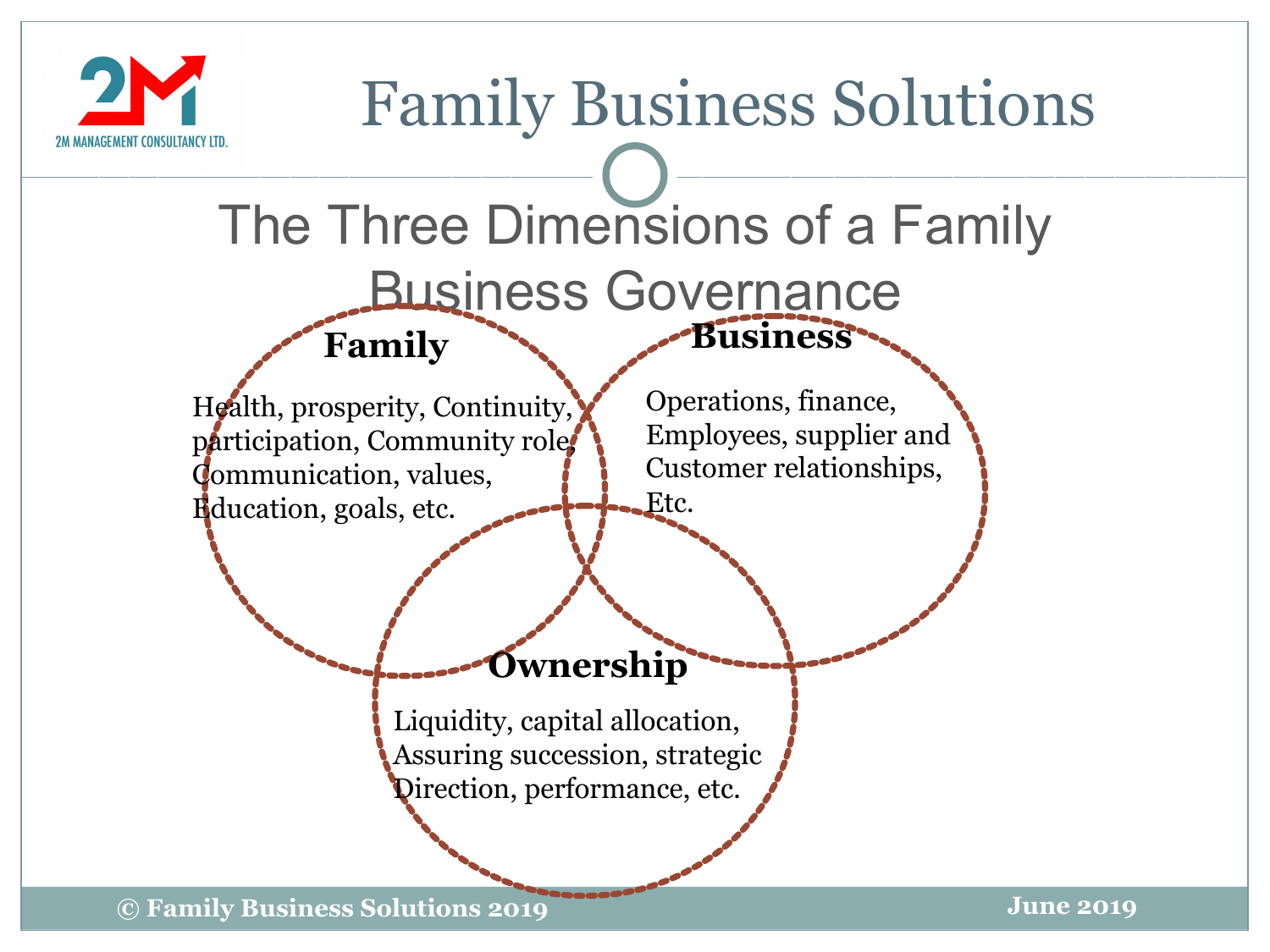

## Family Business Solutions **Complexity**

- Each part of the family business system usually becomes more complex over time
- Family demographic expands and contracts
- Ownership dilutes or is consolidated (e.g. ownership is passed on to one family member) as it passes down generations or expands by having a greater number of shareholders

•Business has its lifecycle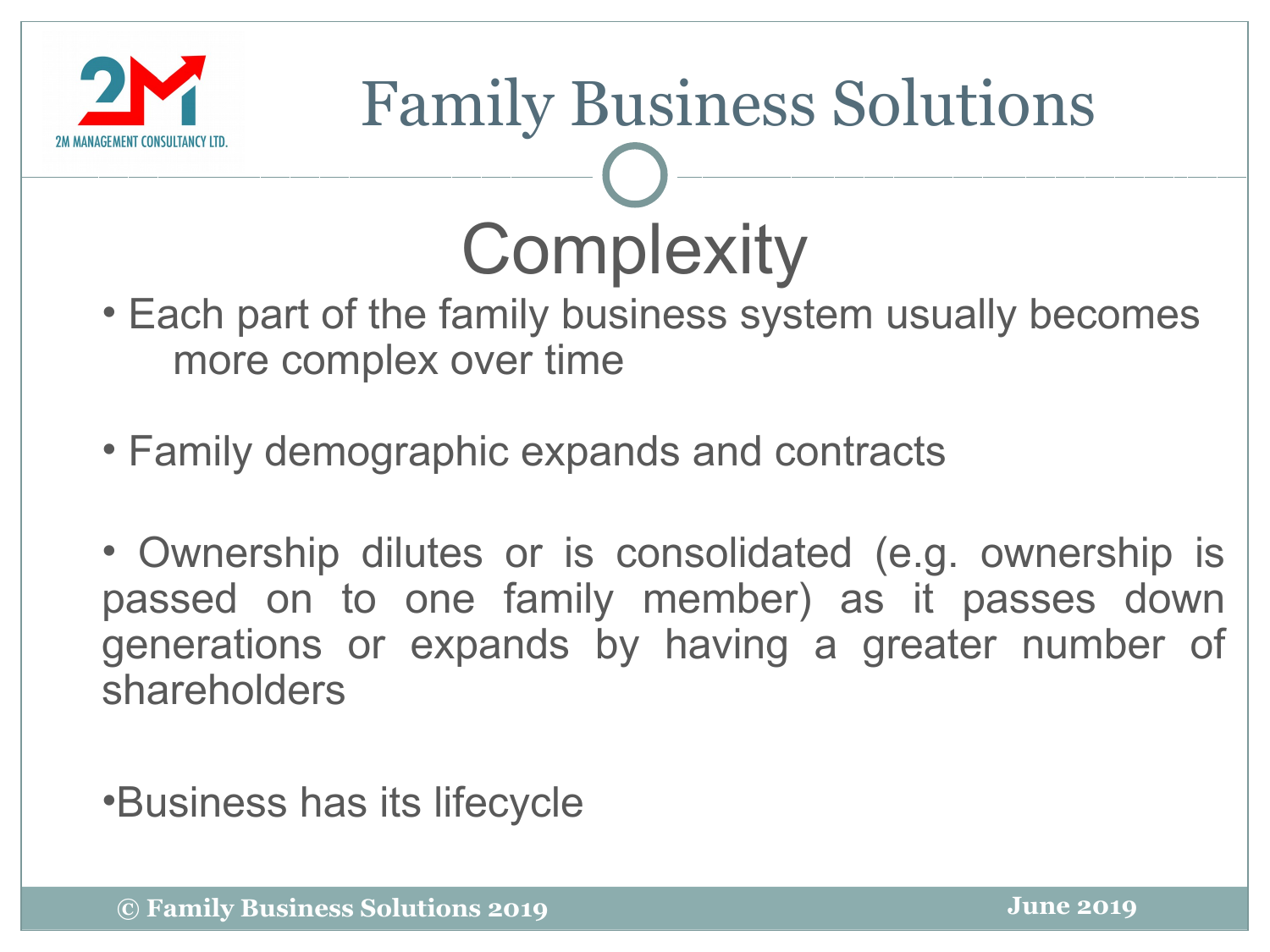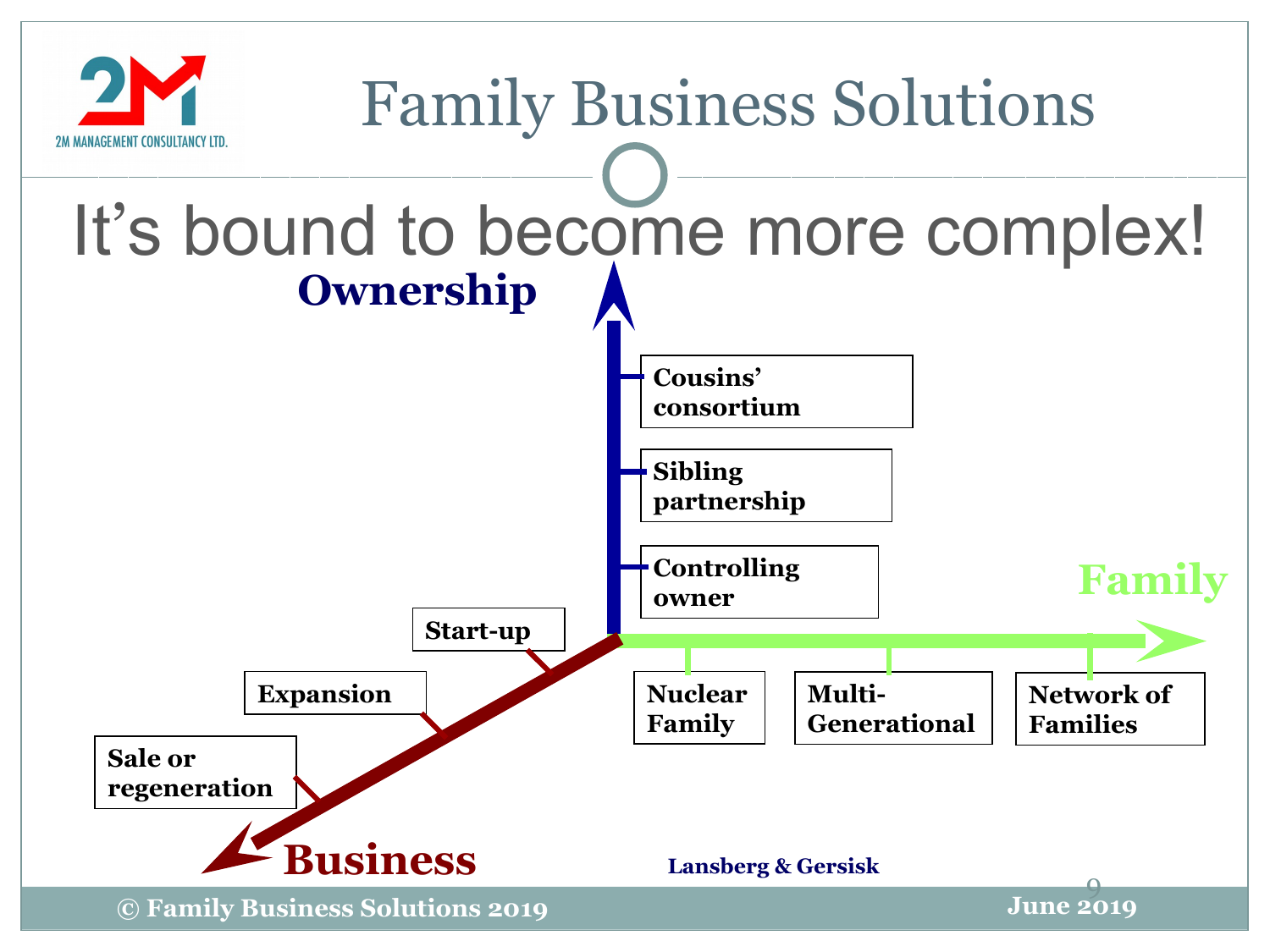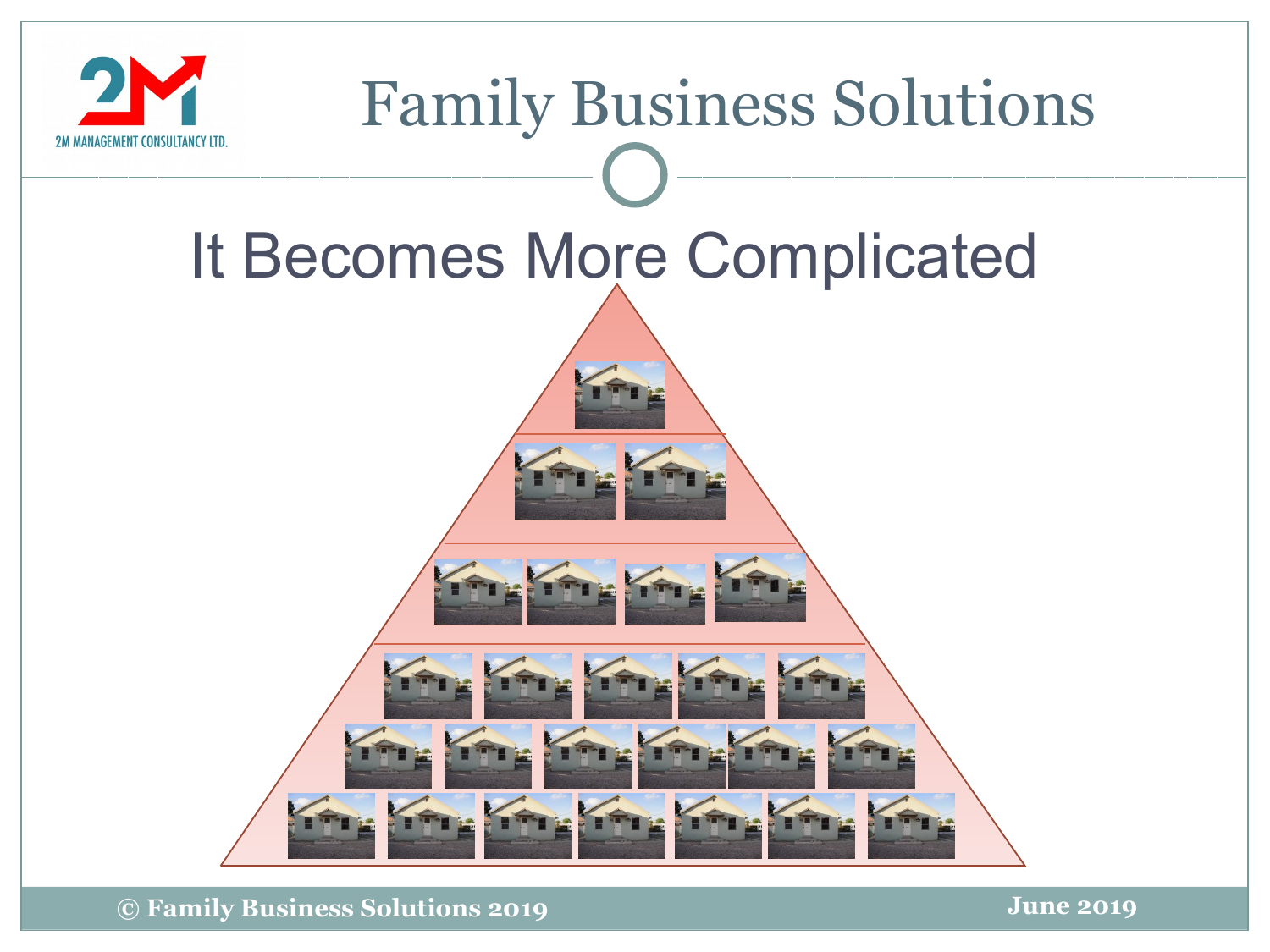

#### What Family Business Relations are Based On

- Assumptions
- Understandings
- Expectations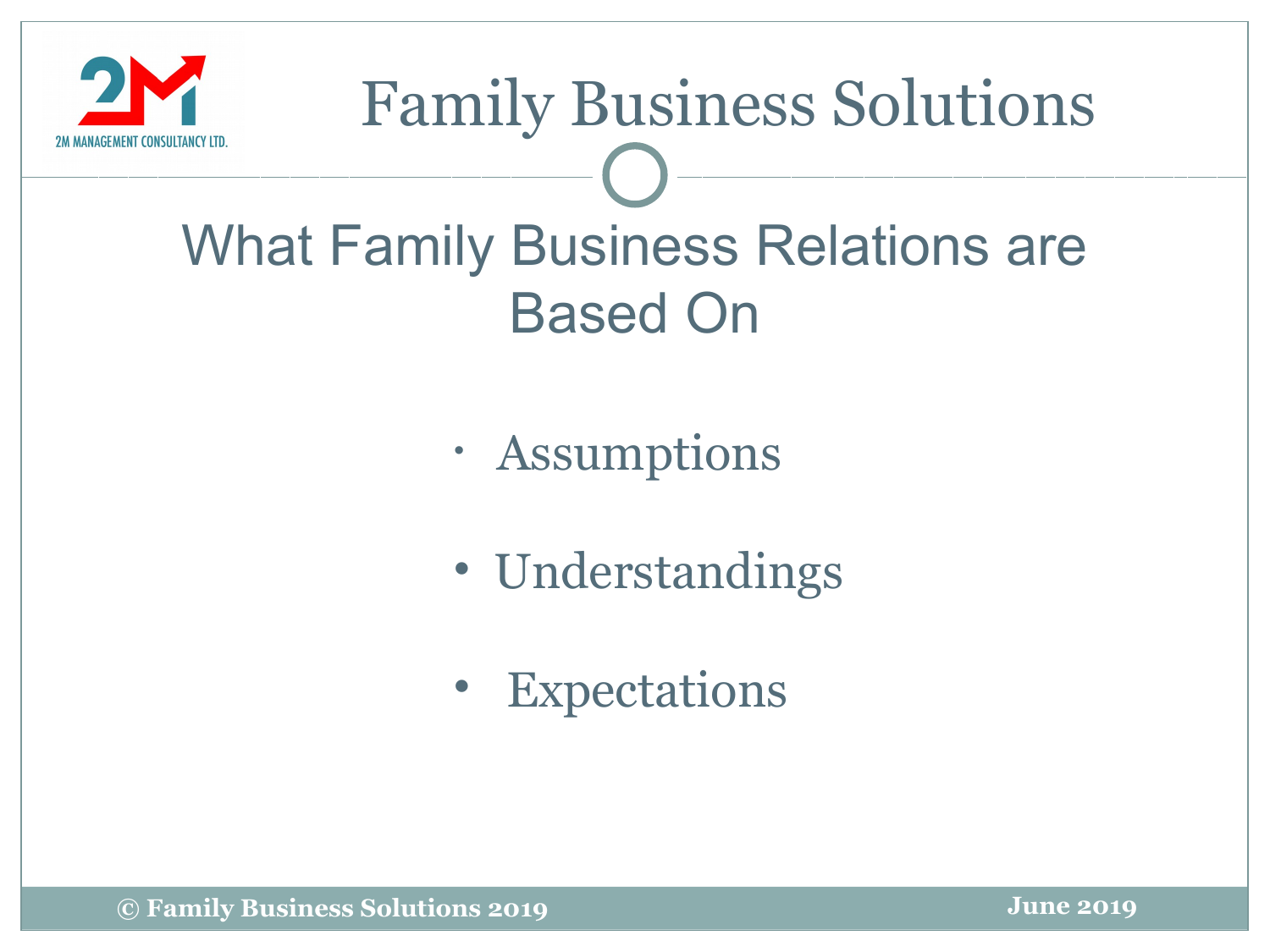

- Understandings
- **Assumptions**
- (Mis) understandings
- (Mistaken) assumptions
- Expectations
- (Unfulfilled) expectations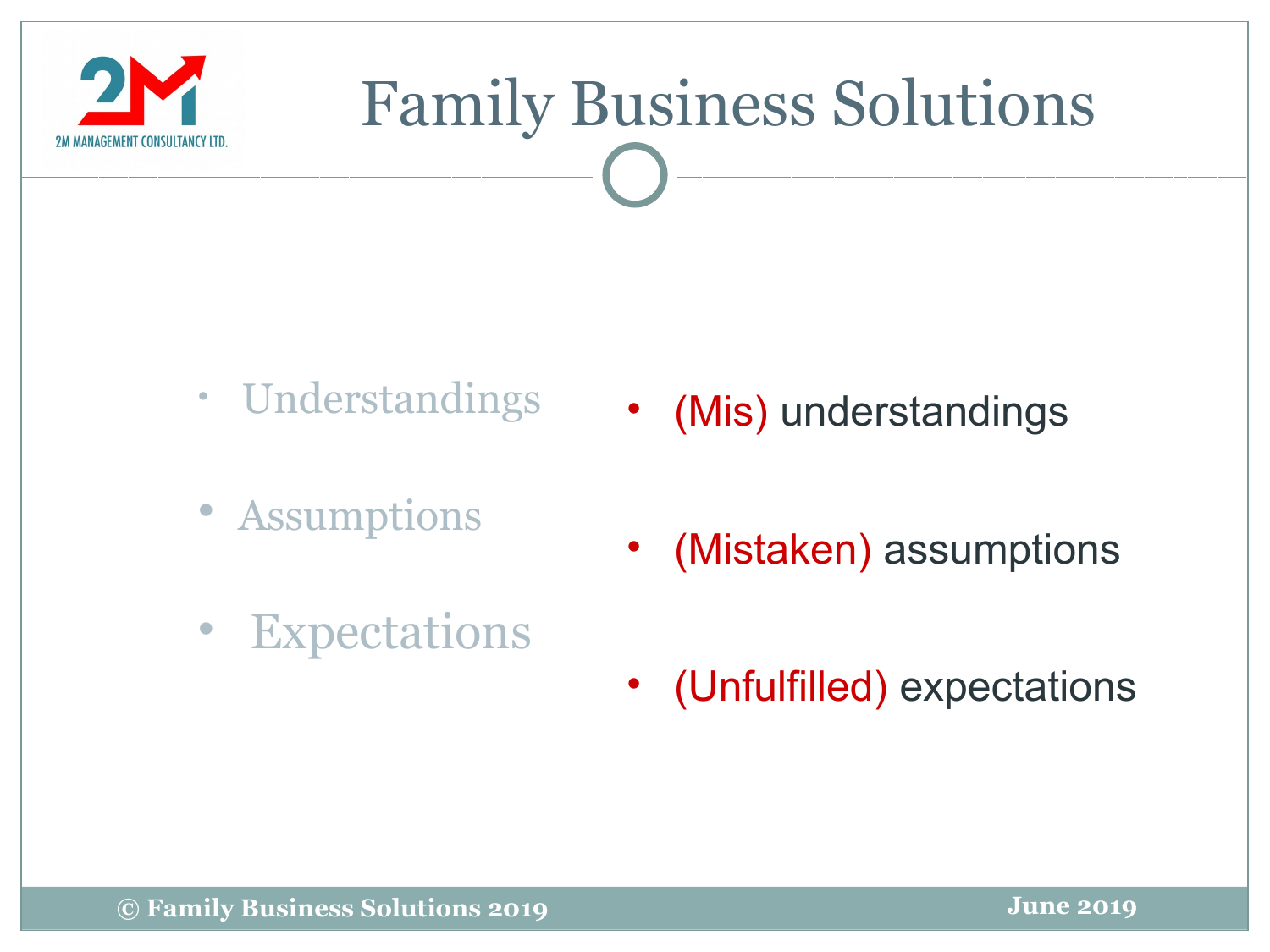

#### **Getting Organised**

'WHY' do we want to stay together

'WHAT' form of structures do we need to organise ourselves

'HOW' will we achieve our objective. Which rules and regulations are we ready to abide with so as to protect our Wealth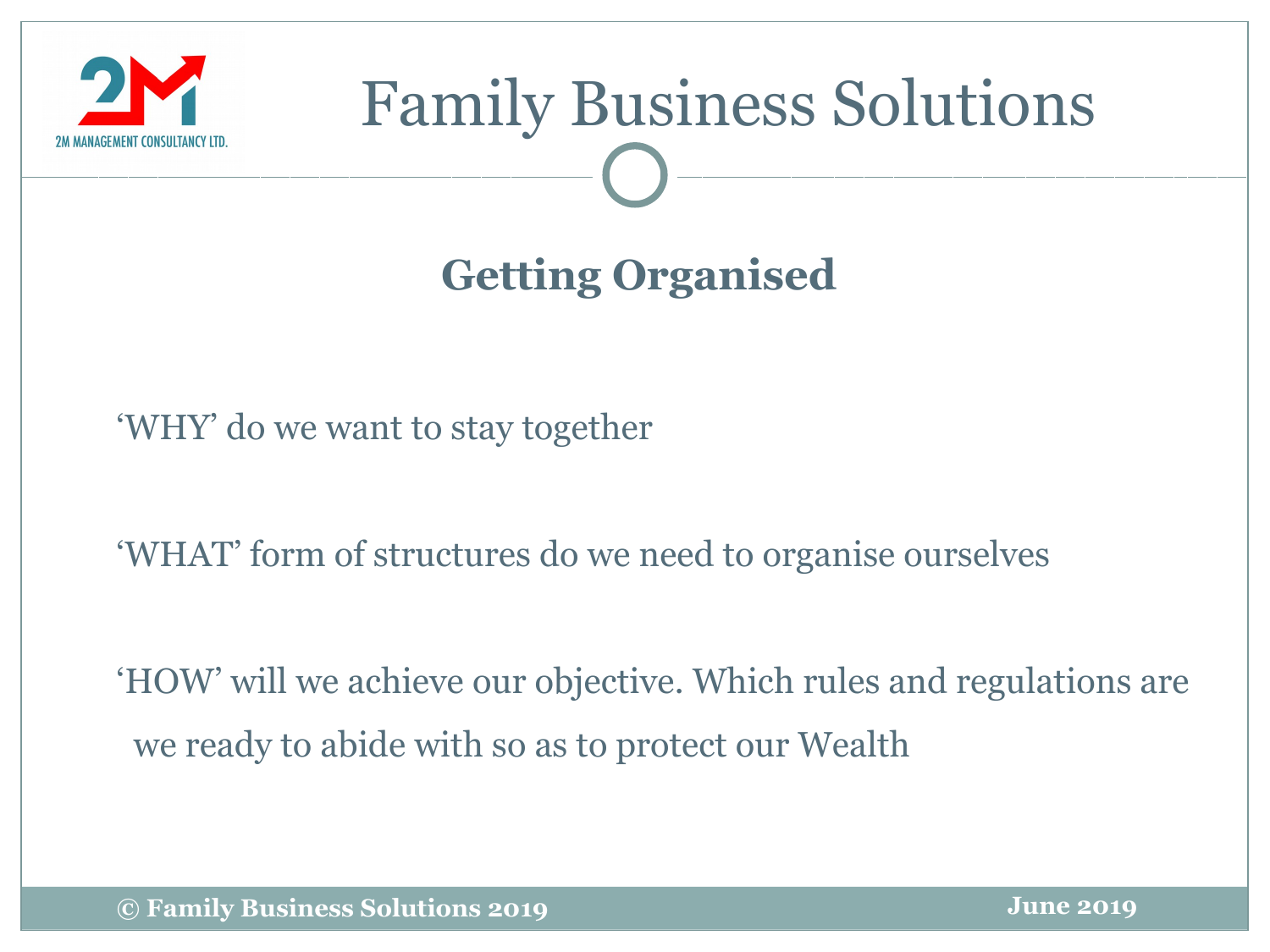



- A Family Business Owner has started thinking of preparing to pass on the Management and Ownership completely to the next generation
- All three children, two daughters and a son have been part of the growth of the business over the years
- Also the husband of one of the daughters has been and still is a very important pillar for the organisation, if he leaves it would be a huge blow to the organisation
- The father's wishes is to be fair to all his children but at the same time protect the family legacy
- All the family agree that ownership of the business has to remain in the direct bloodline descendants' hands
- a) What are the issues that one has to consider?
- b) What are the options open to the owner?
- What actions in your opinion need to be taken to safeguard the continuity of the FB?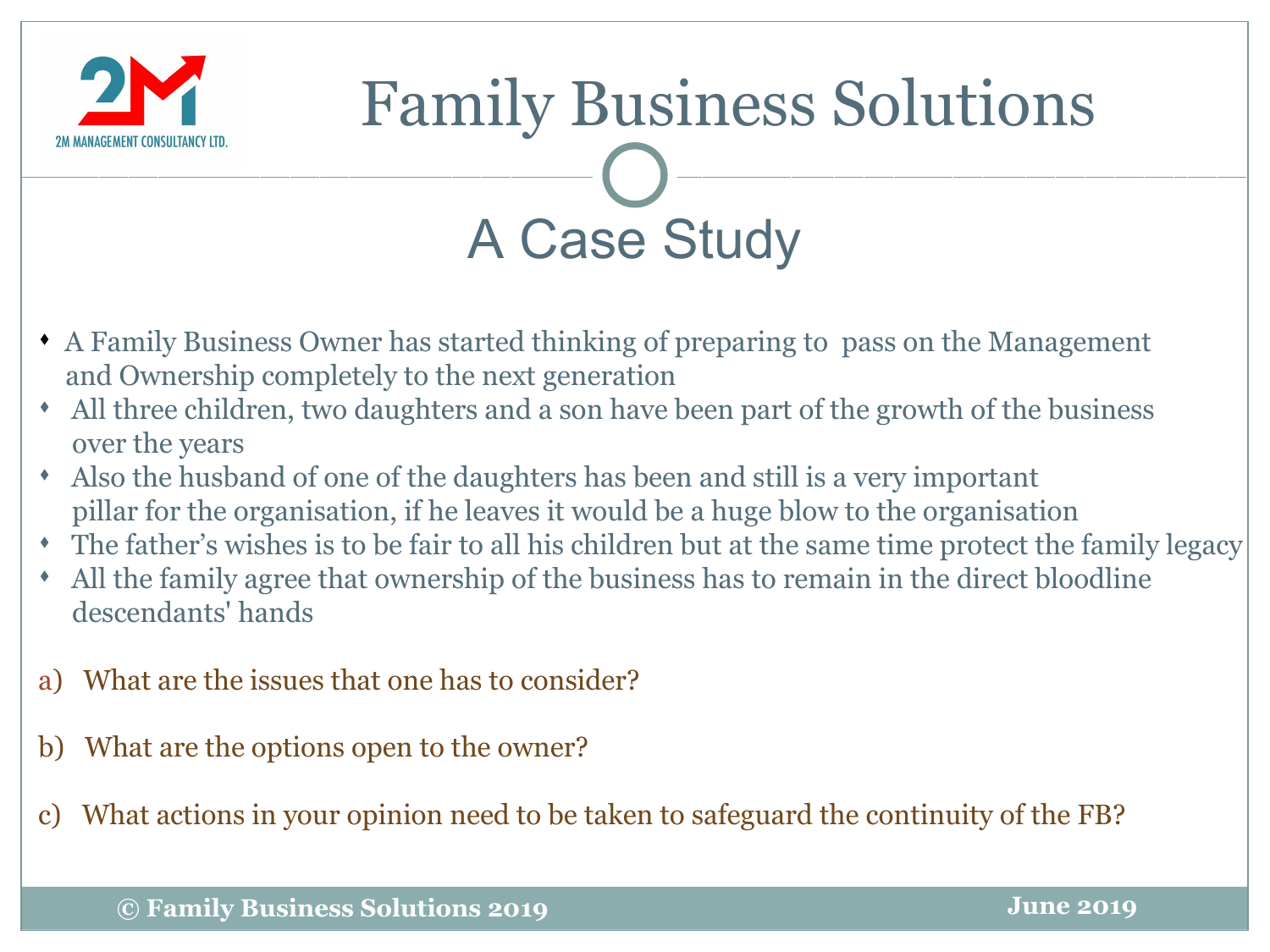

#### What Policies and Documents would you think will

Families with Wealth and Families in Business require

as a process of protecting their Wealth and Legacy?

Why do Families need such agreements?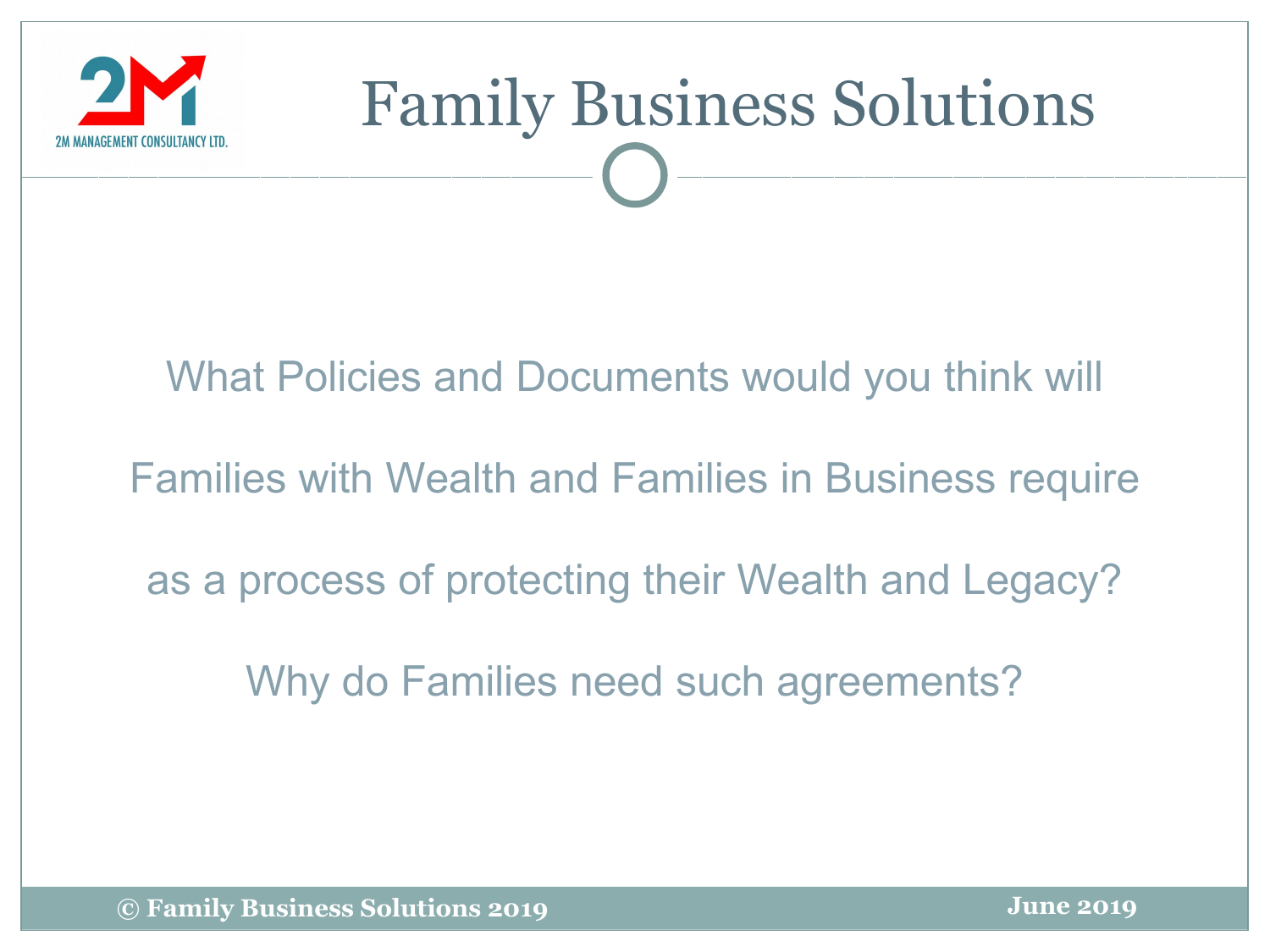

#### **Succession Complexity**



**© Family Business Solutions 2019**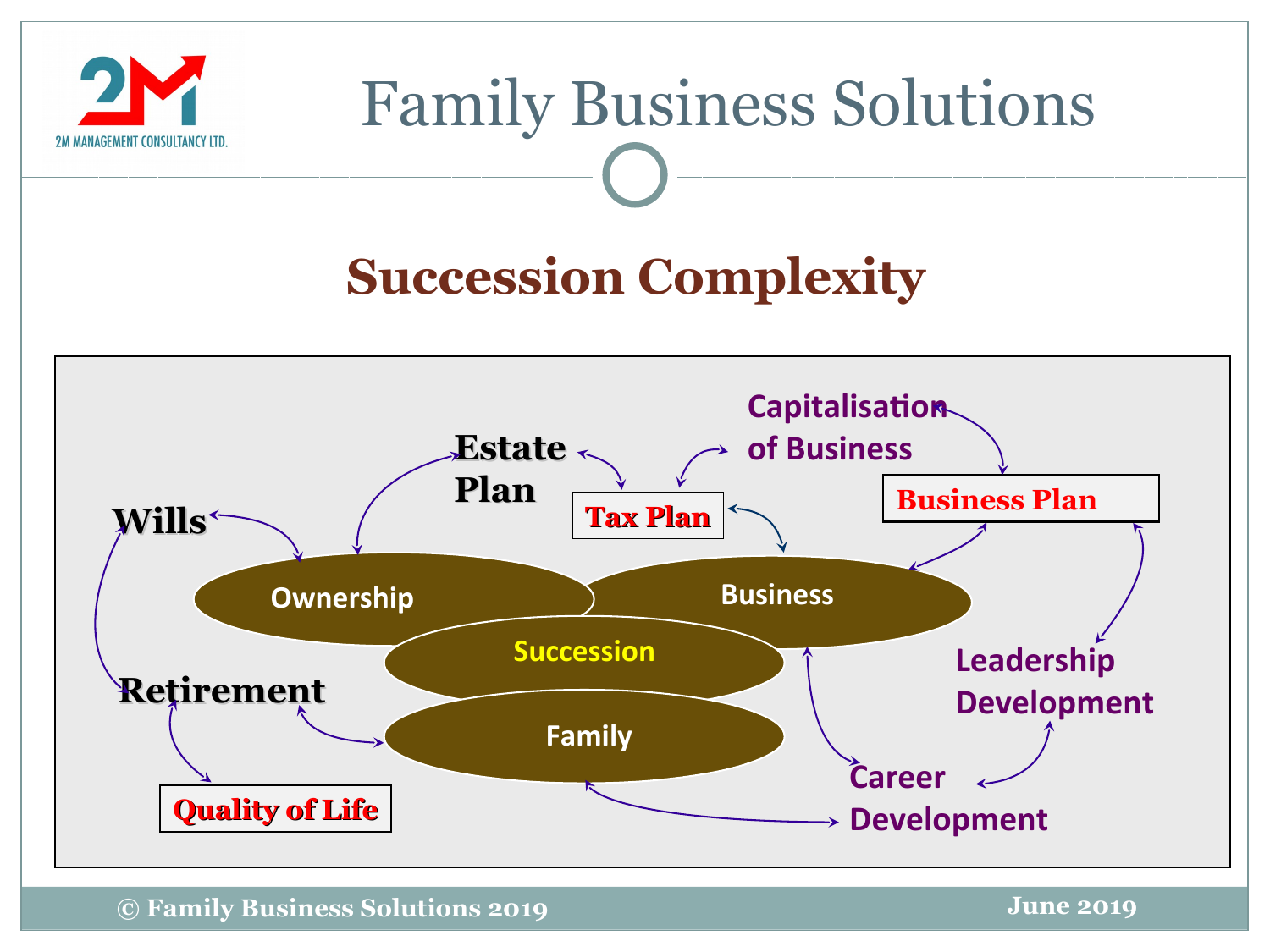

Ownership Policies and Documents

Attitude to ownership Who can be an owner Decision making powers Dividends & Liquidity Articles of Association or bye laws Shareholder agreements Voting agreements Buy-sell agreements

**© Family Business Solutions 2019**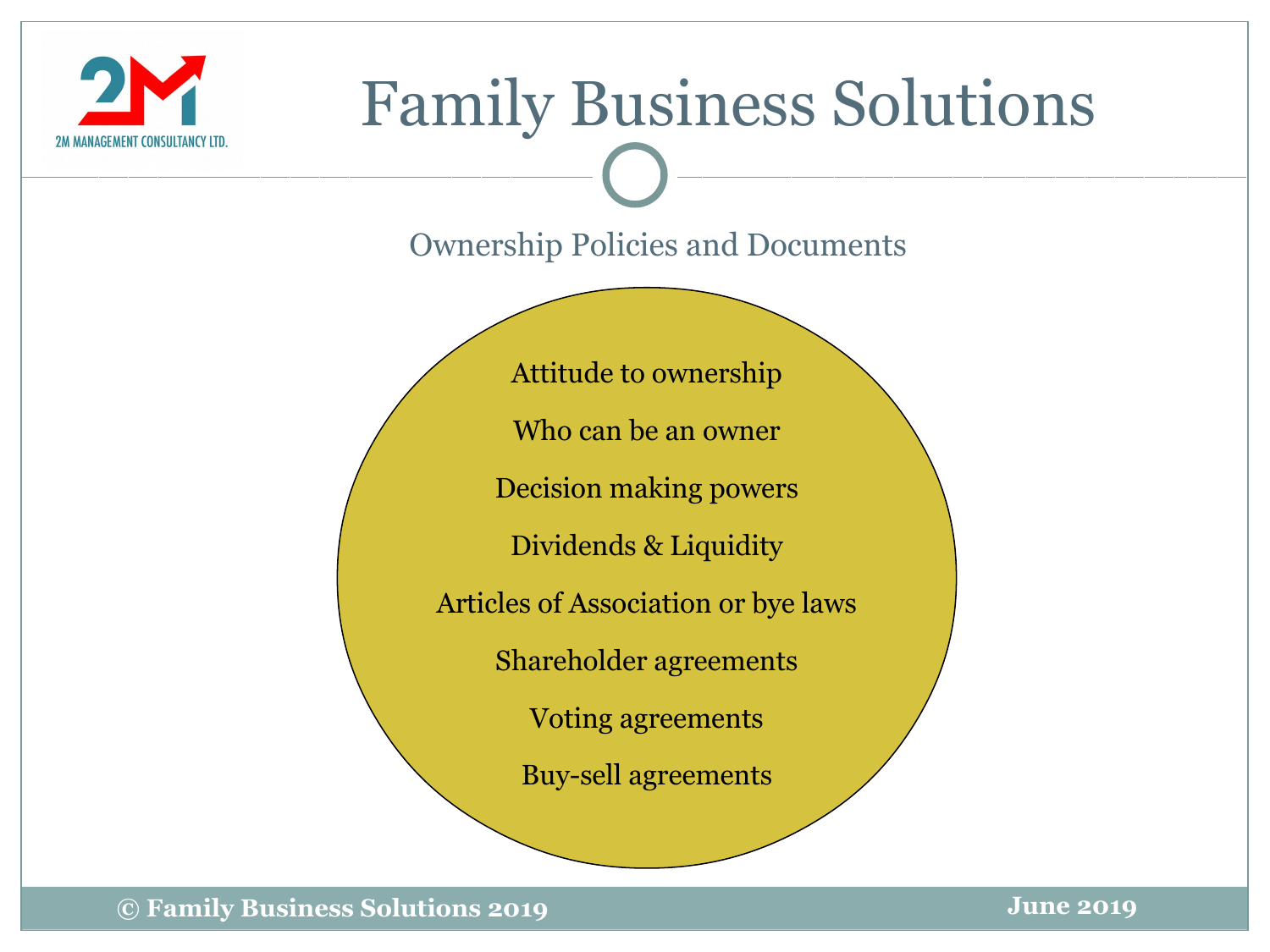

#### Family Policies and Documents

Maintain family glue Financial security of generations Education of next generation Long term care of seniors Separation of Assets and Wills Power of attorney Lifetime and testamentary transfers Estate planning Emergency planning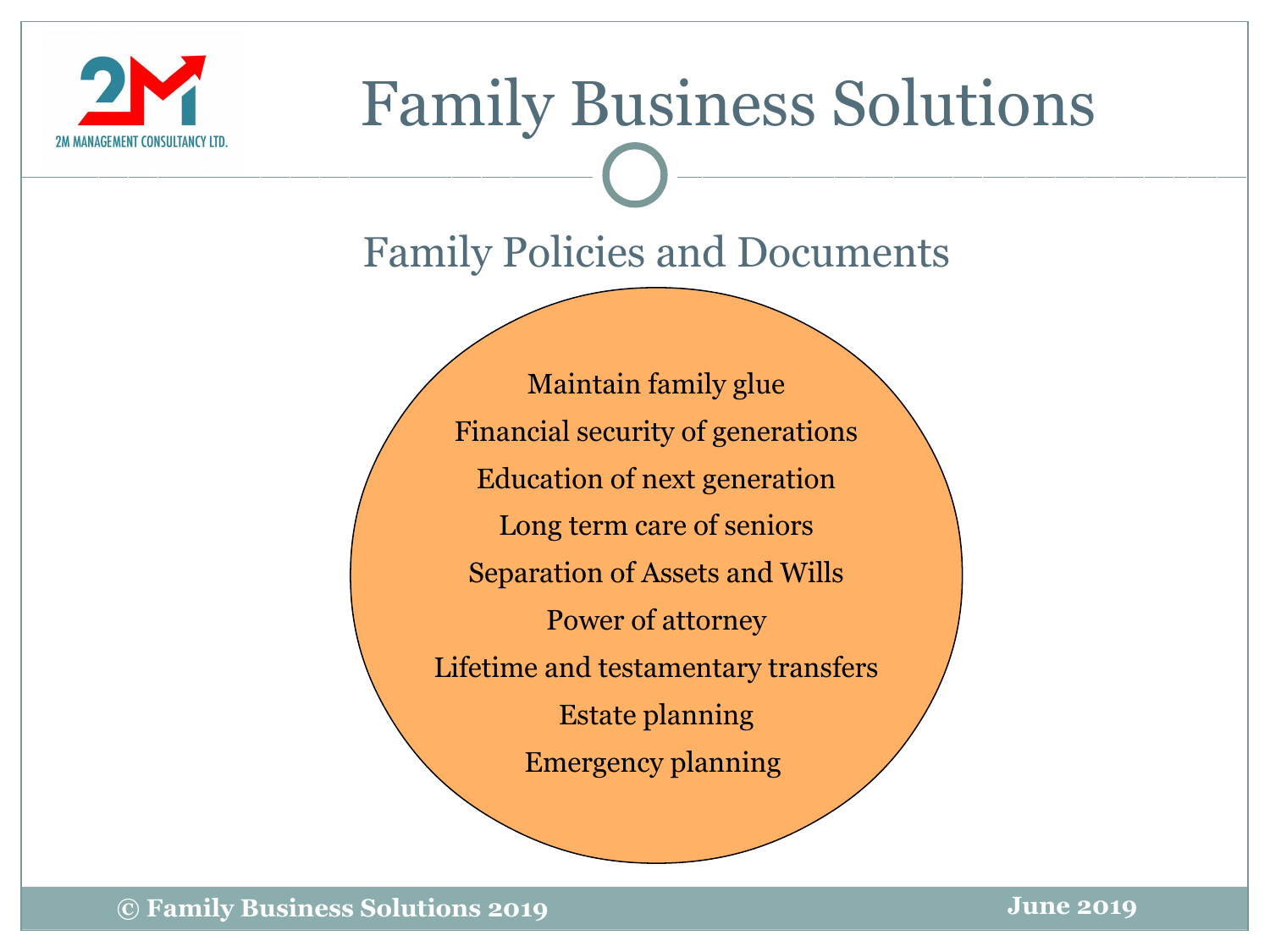

#### Business Policies and Documents

Executive directors Non-executive directors Decisions reserved for board Remuneration and incentives Role of board committees; audit, remuneration nominations; governance Service and employment agreements Incentive schemes

**© Family Business Solutions 2019**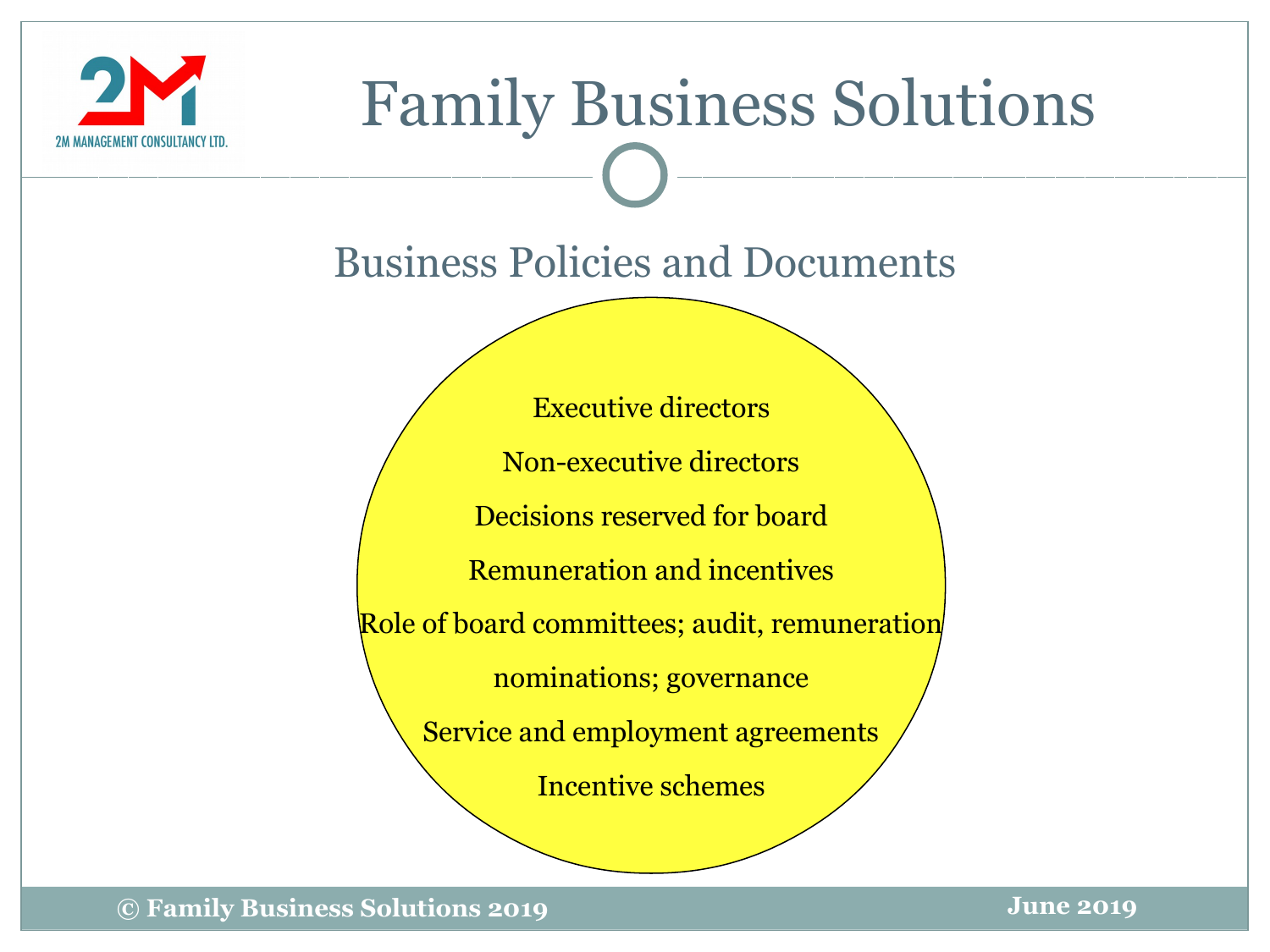

## Preserving the Family Wealth, Business and Legacy

**© Family Business Solutions 2019**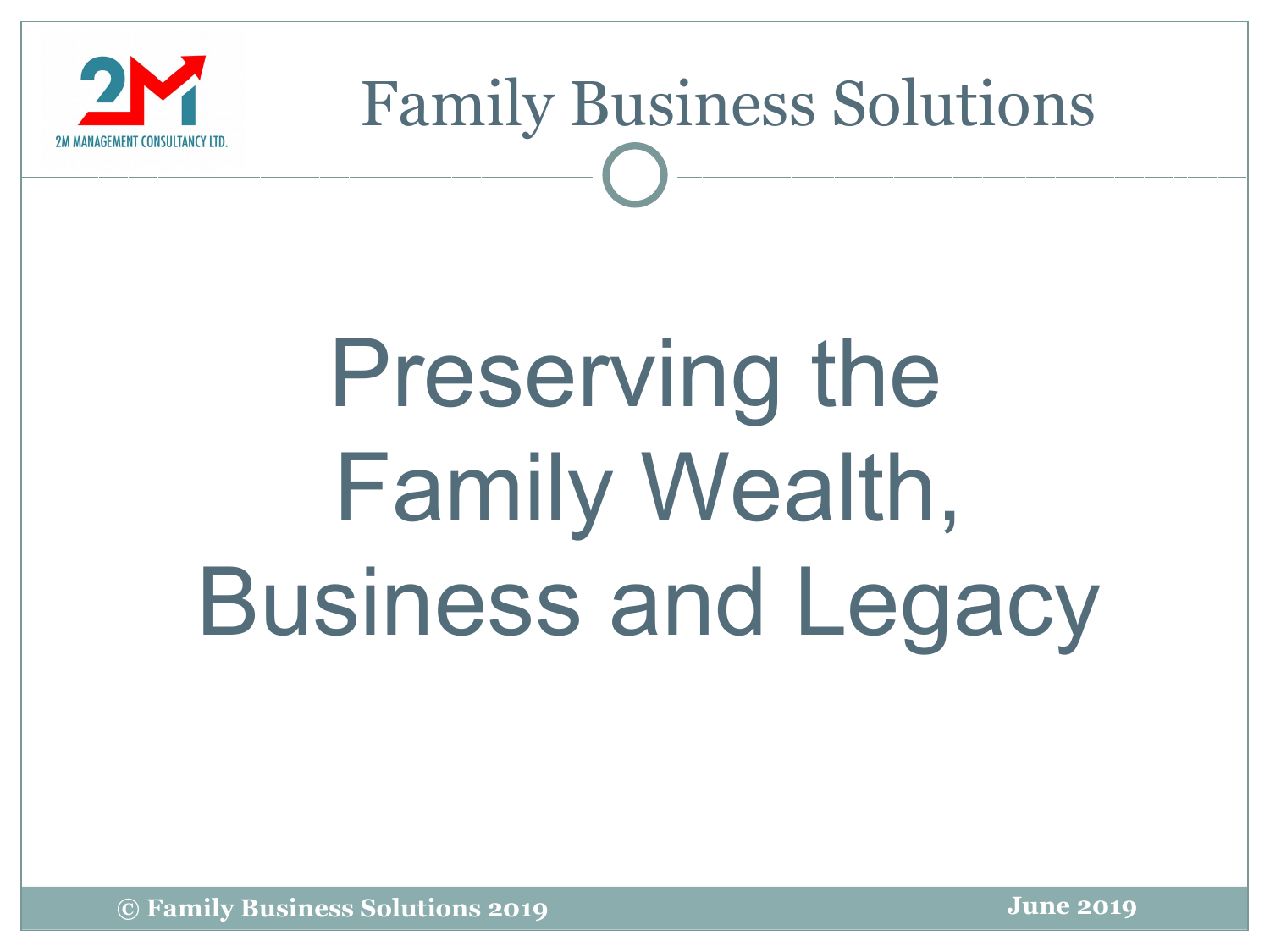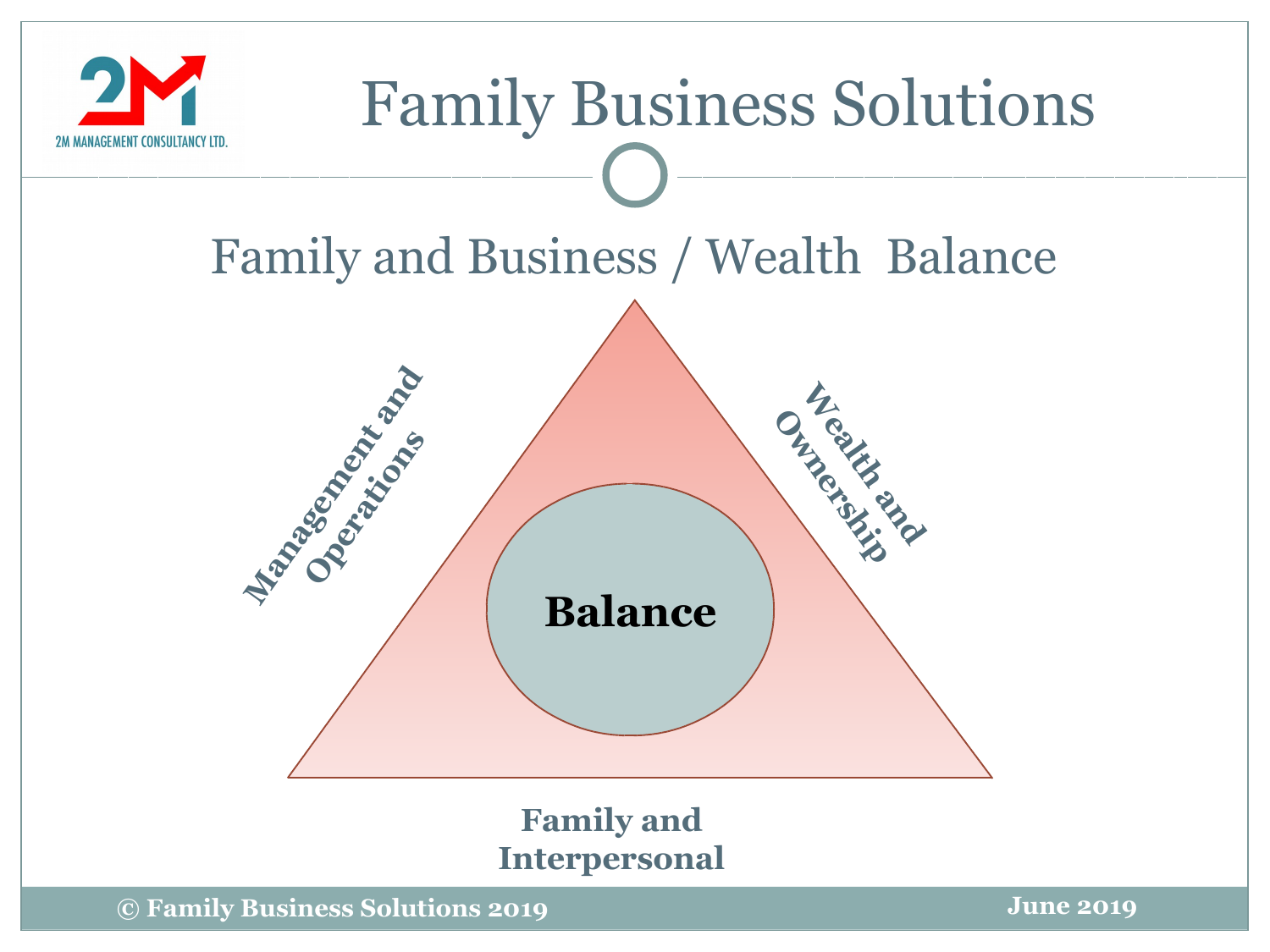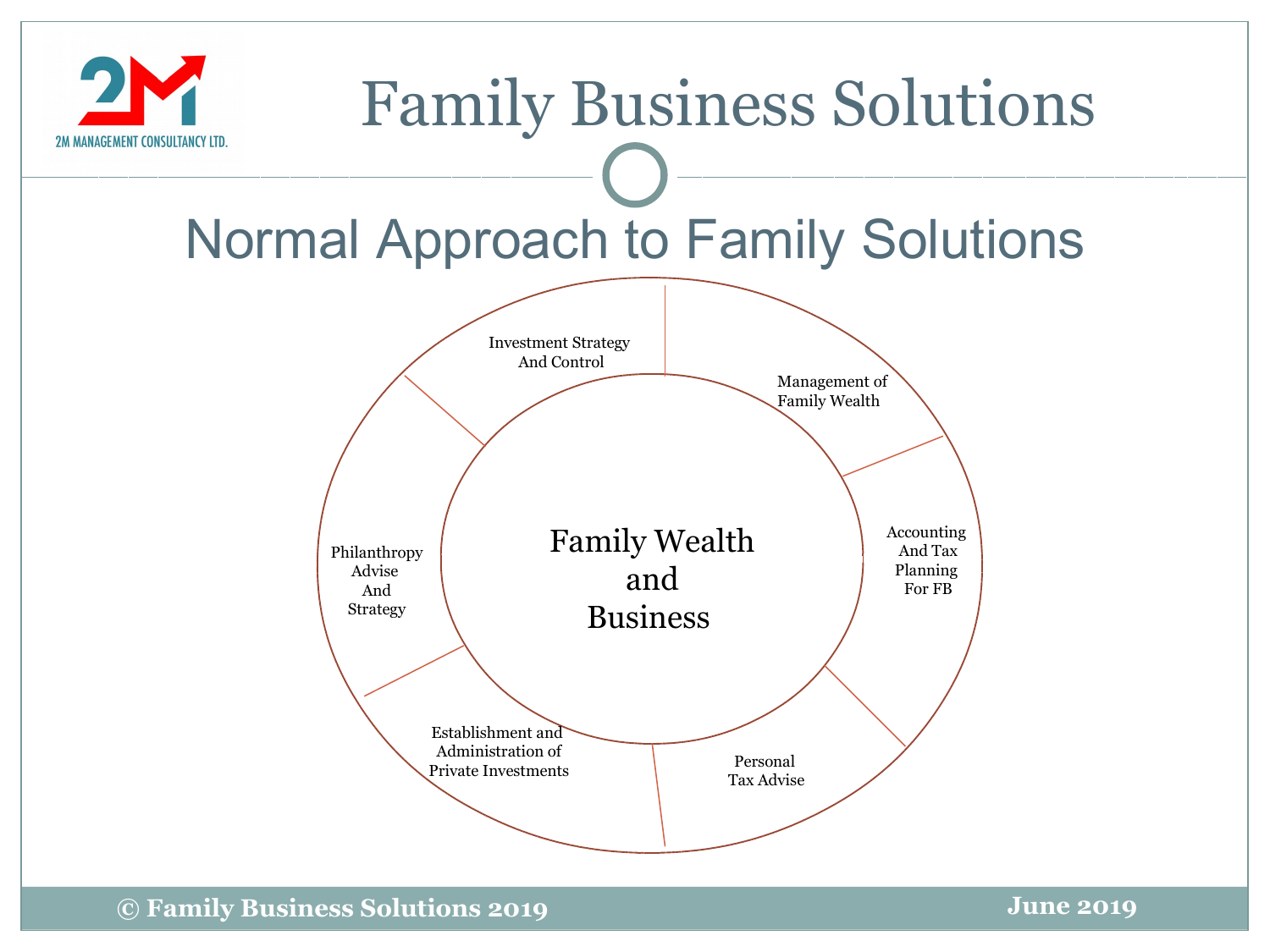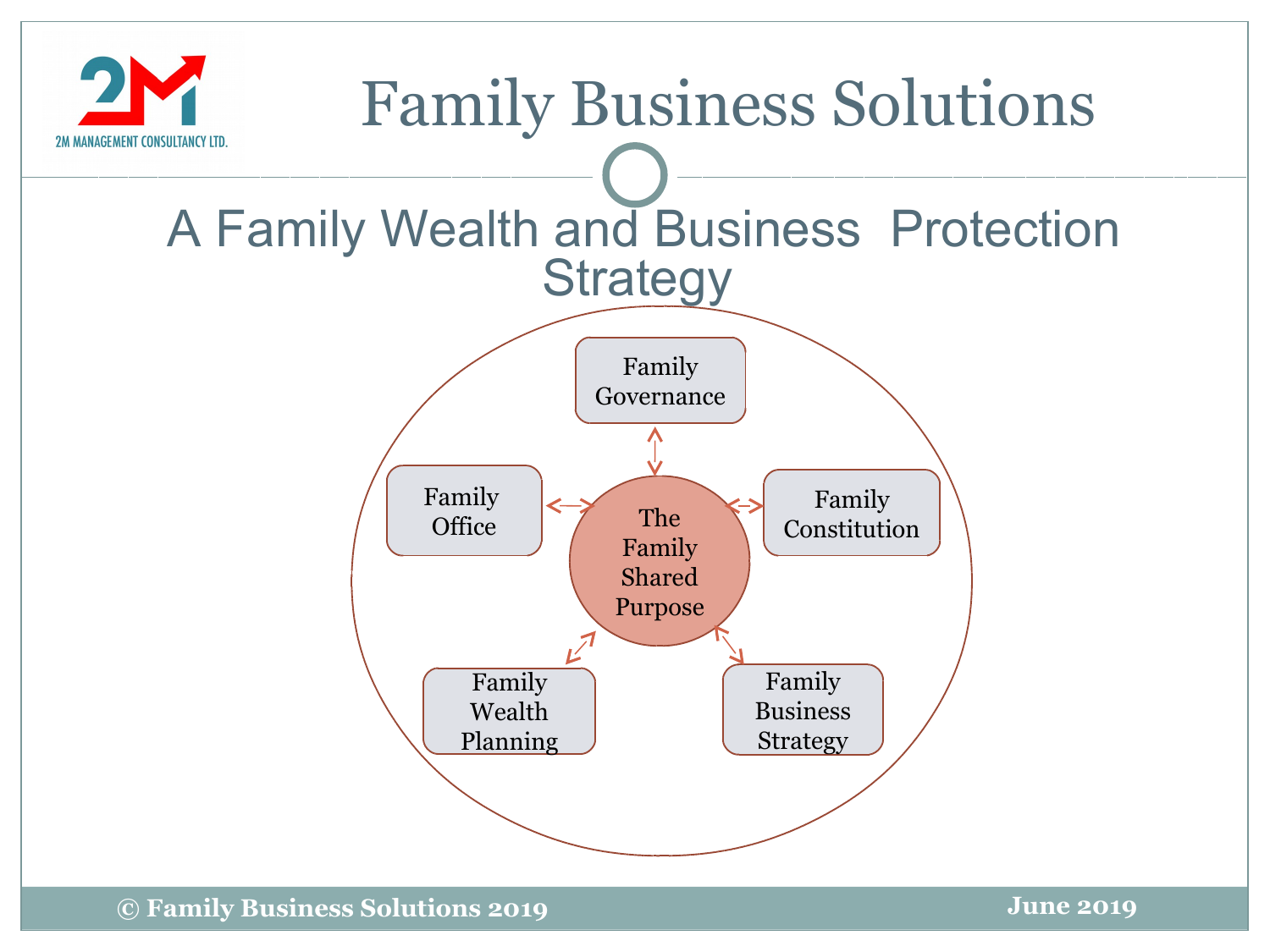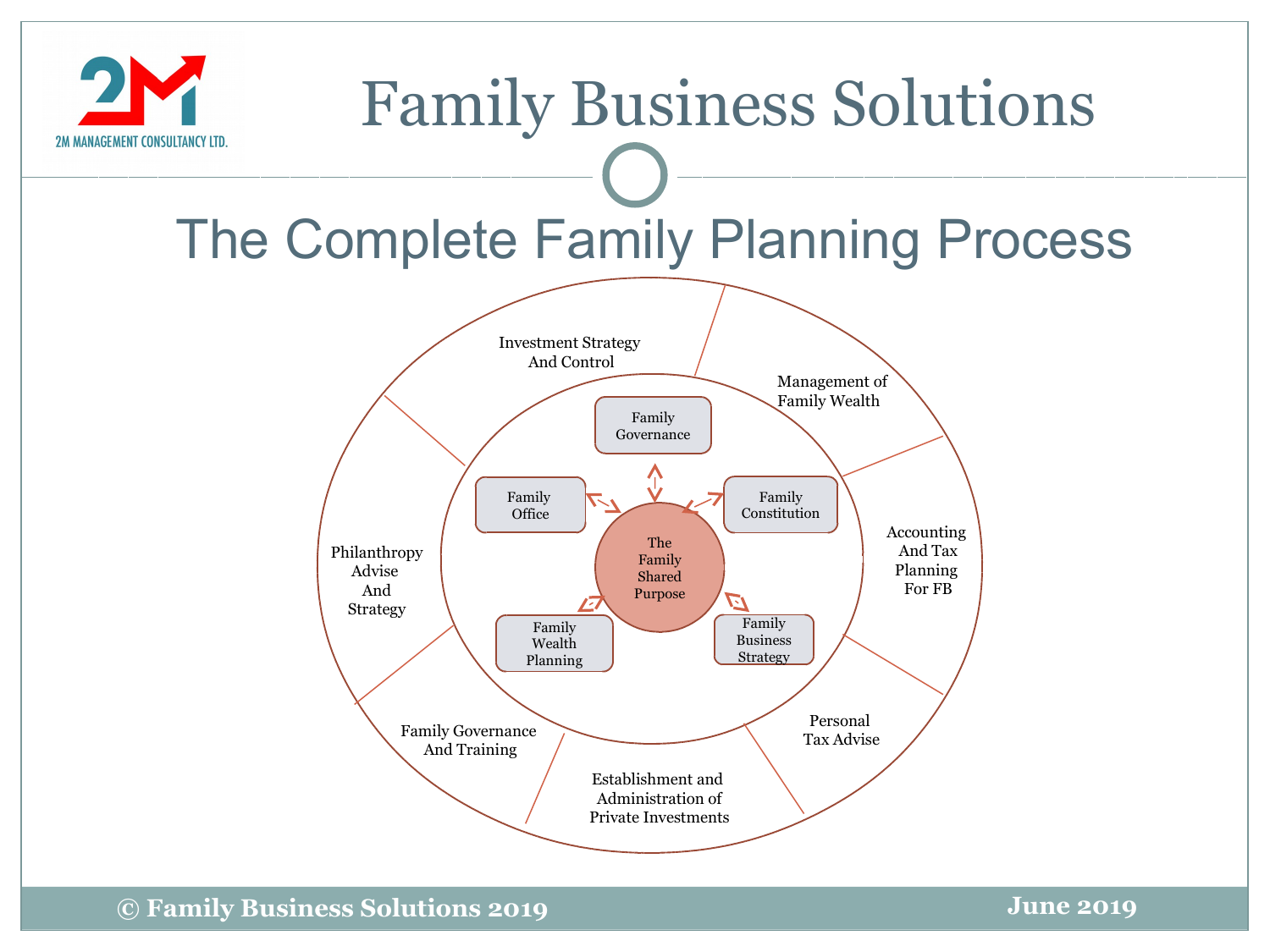

### A Case Study

- $\triangleright$  Four siblings who have inherited all shares of their family business following their father's sudden death
- $\geq$  Each has inherited 25% of the company
- $\triangleright$  Simon the oldest is Director and Chairman of the Board and has two siblings on the Council
- $\triangleright$  Susan works for the company part time in the accounts department, James is a teacher and Damien has worked in the company for five years and is head of marketing
- $\triangleright$  Simon has delivered very successful performance of the company, and requested the Board that his package should be considerably improved and a bonus was due (Simon was frustrated that his package was half what his father used to receive as Chairman)
- $\triangleright$  Simon also proposed to the Board to reduce dividends for the next two years so as to put away cash for future capital investments
- $\triangleright$  James and Susan reminded that their father's wish was to share the profits equally and they worried that they wouldn't be able to pay for their children's education abroad, if they do not receive dividends

a)What are the issues at play ?

b) What are the concerns and from where and why are they arising? c)What are the options?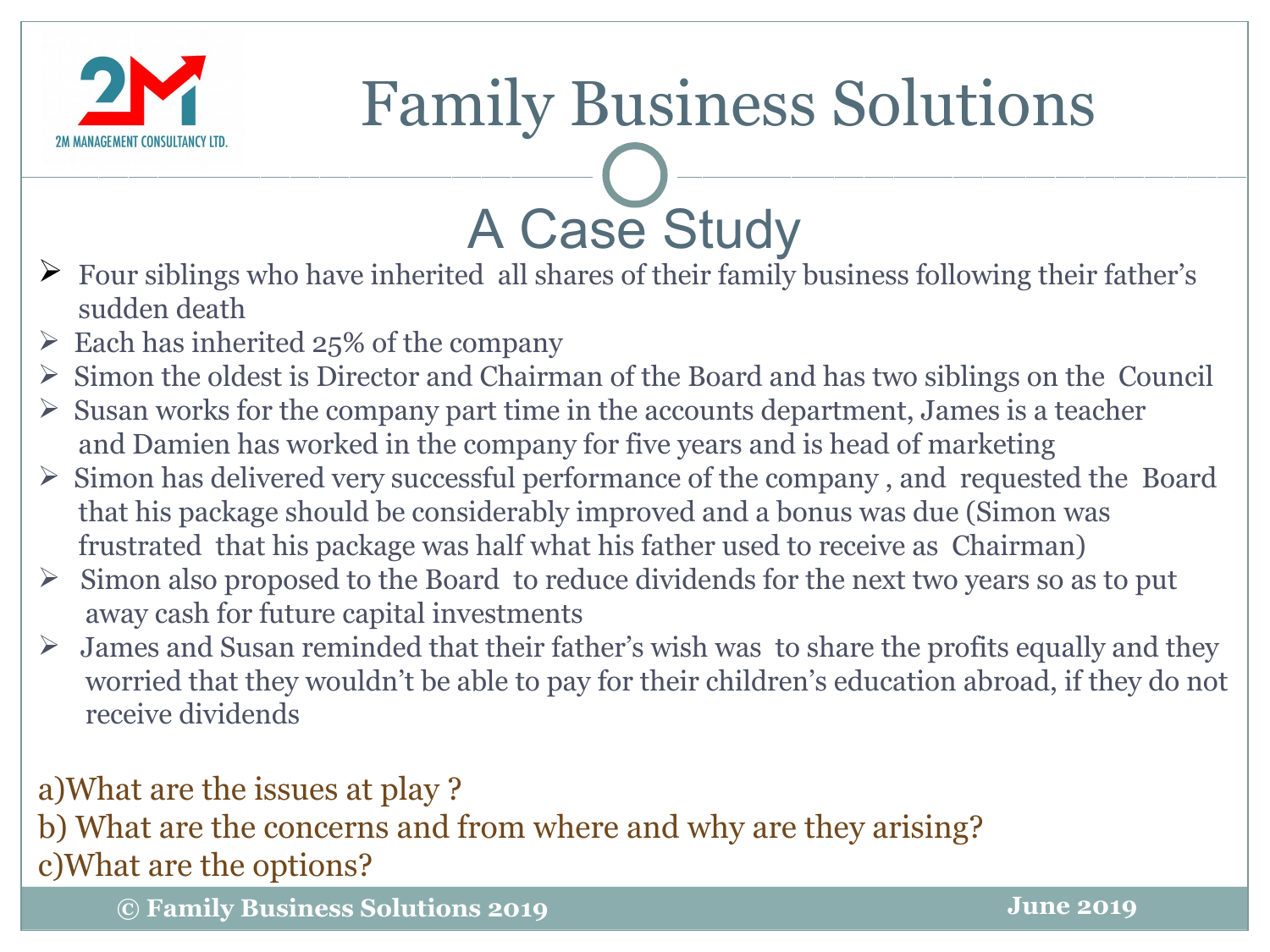

### The "Brown" Family

### A Case Study

**© Family Business Solutions 2019**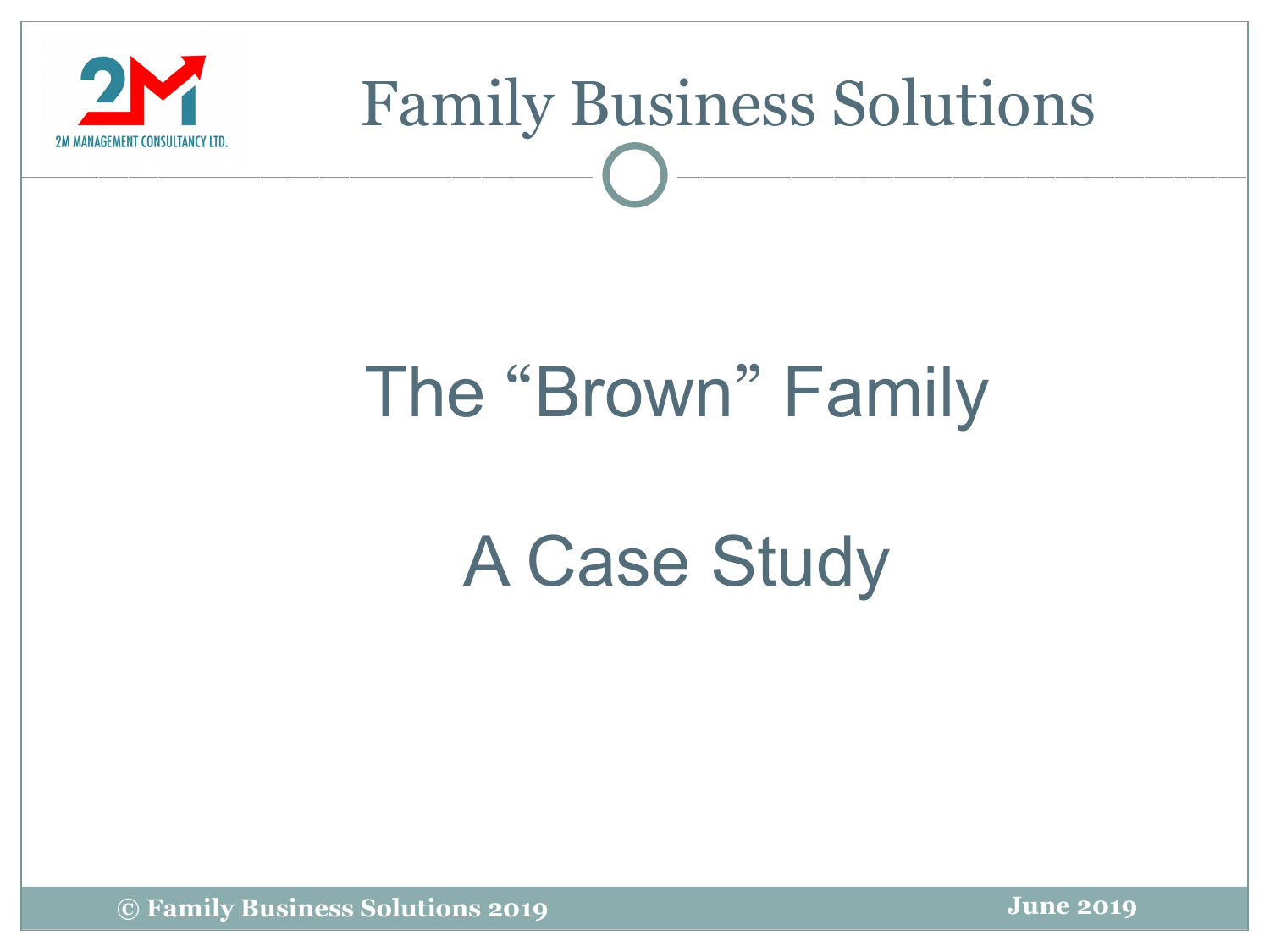

## Meet the Family Family Business Solutions

Family business moving from G3 to G4

4 siblings each own 25% and is each on the board

MD (A) is about to retire. His spouse is very unwell

A, B and C each have 2 children and D has 4 (10 cousins)

3 cousins work in the business and 7 do not

3 of next generation are married; 2 of them have families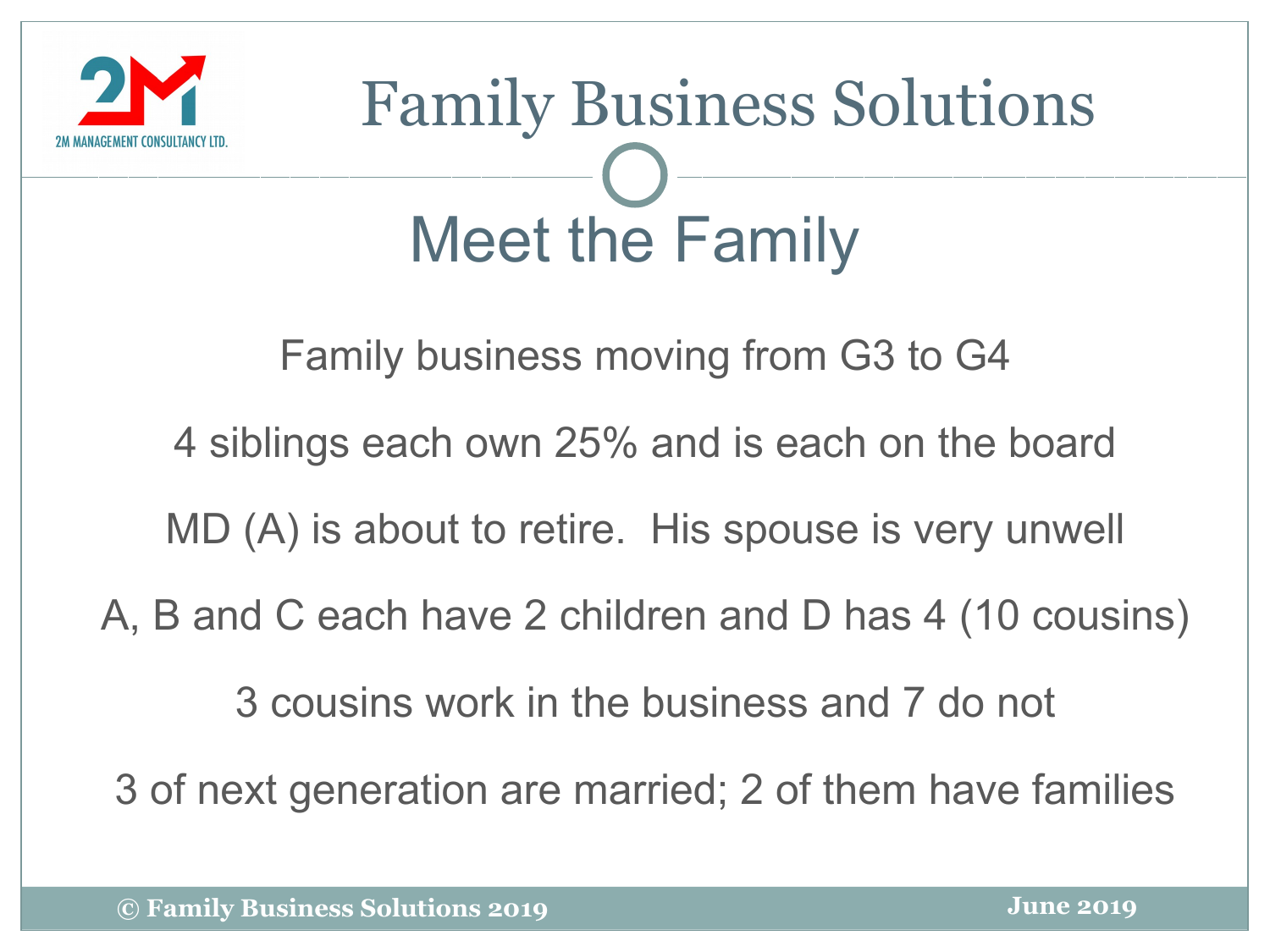

### The "Brown" Family Genogram

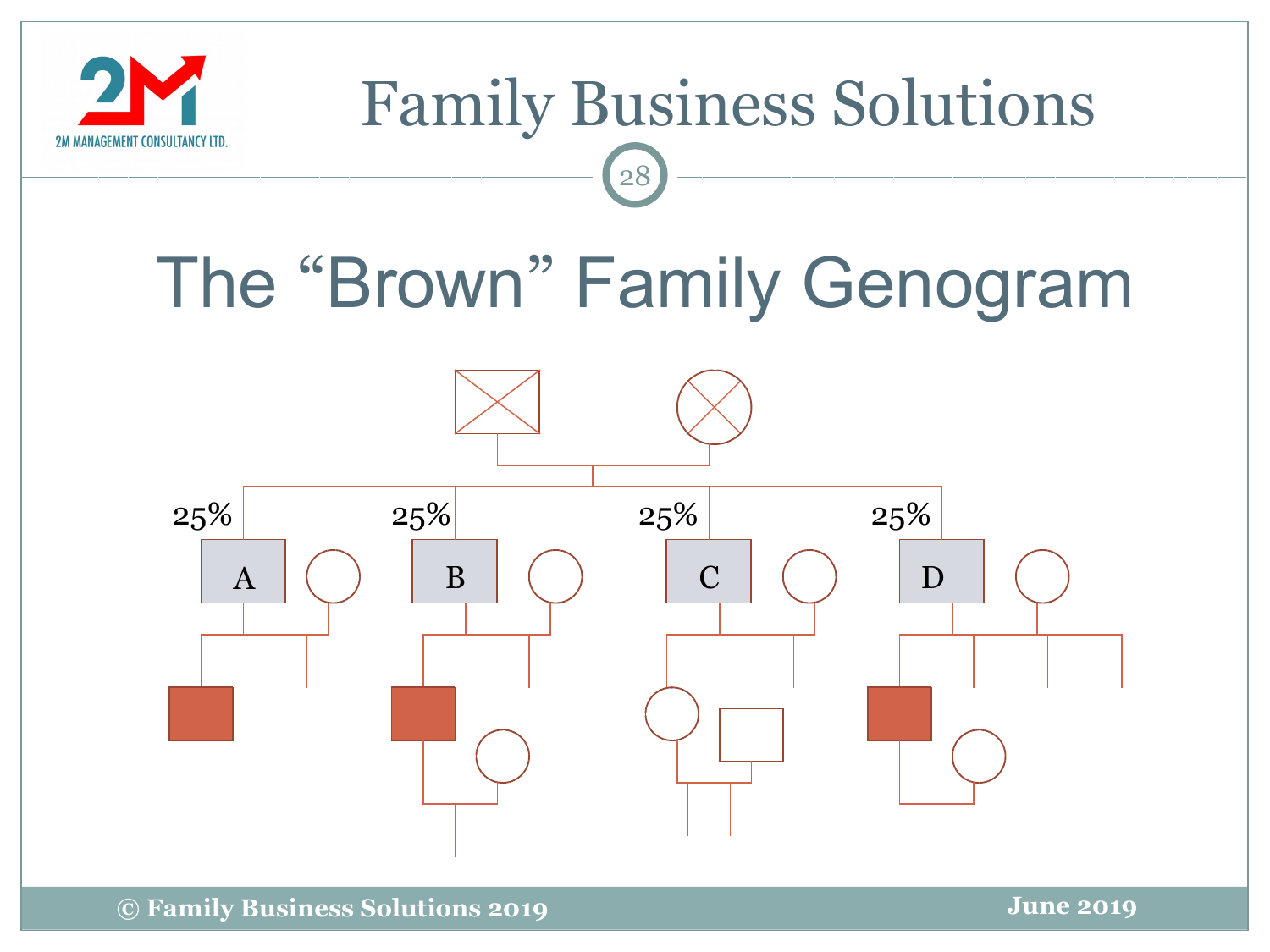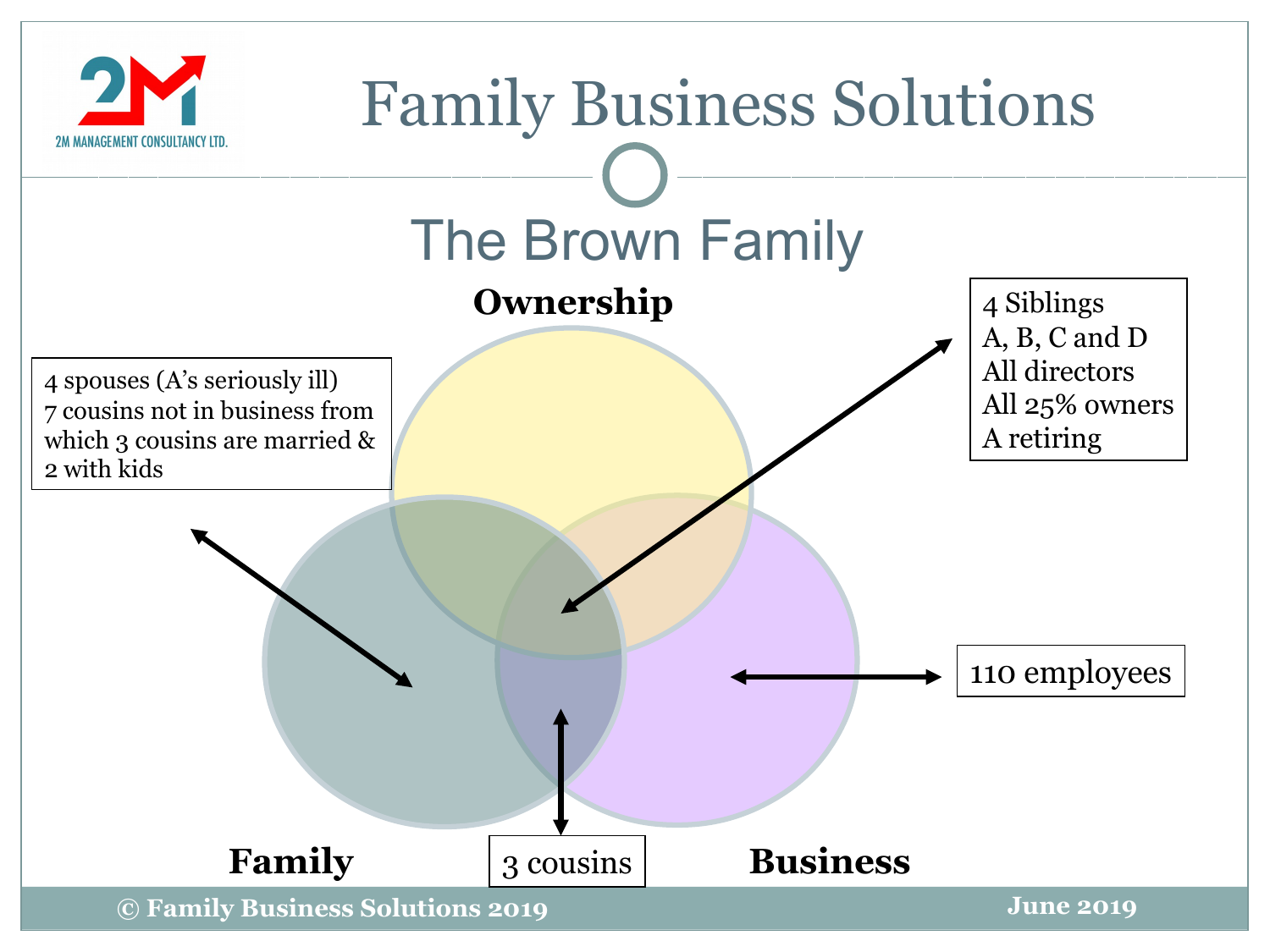

## Family Complexity Family Business Solutions

Senior generation – future planning; retirement; health;

financial security; being fair to children

Next generation 10 cousins – lifestyle and career choices

roles and careers in family business; becoming owners

21 adult family members, including spouses  **(all need professional advice)**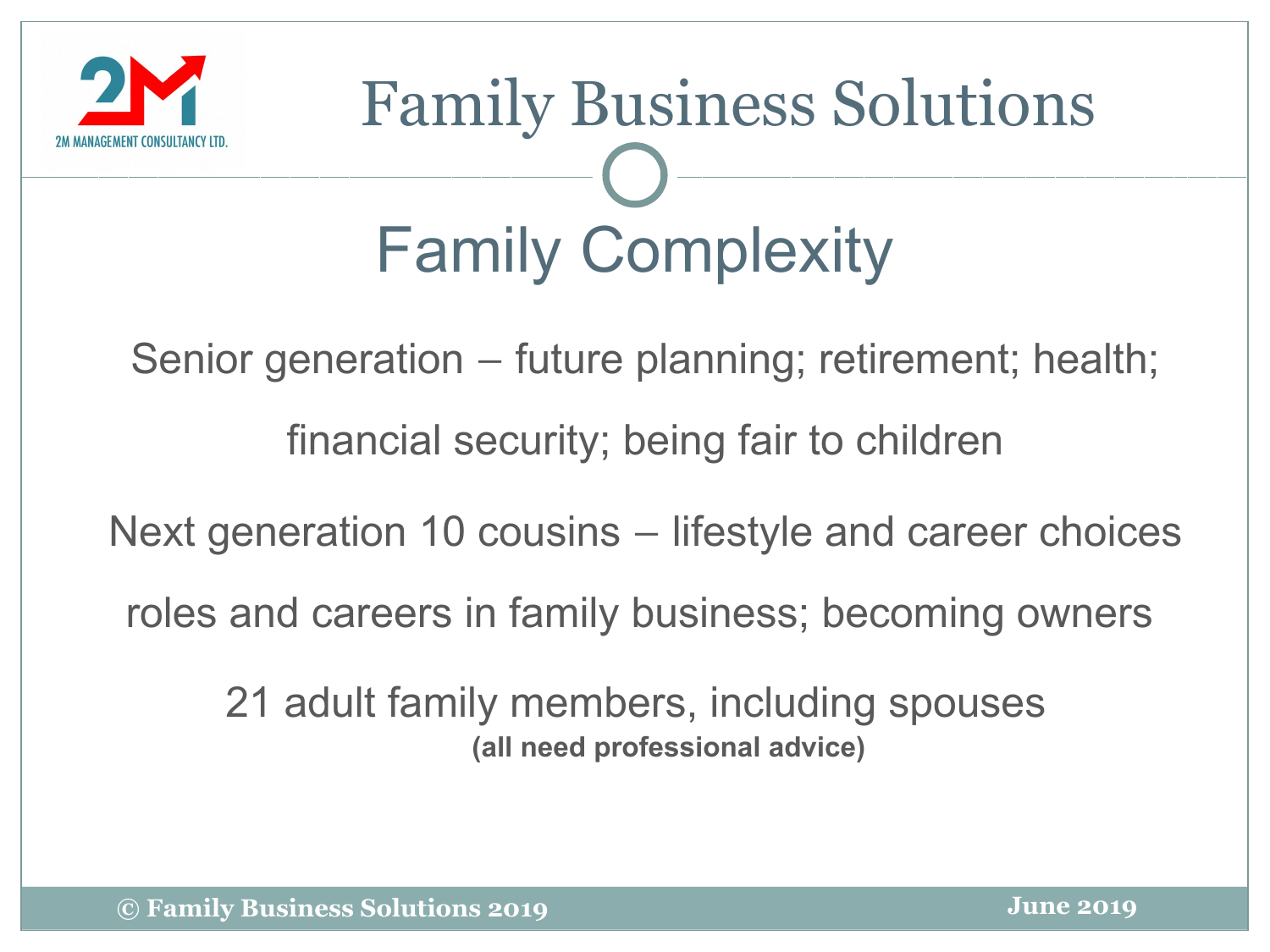

### 5 Ways To Promote Family Harmony

a)Develop structures and processes such as Family Council and Family Constitution so there is a mechanism for addressing problems and working towards solutions

- b)Establish a code of conduct to ensure a respectful tone prevails at family meetings and everyone has a chance to be heard
- c)Avoid triangulation complaining to a third party about a problem you're having with someone instead of communicating directly with the individual
- d)Find common ground. Establish a set of shared family values that everyone can agree on, and use them as a guide when making tough decisions
- e)Take a break when conversation goes off track and gets too hot. Agree to revisit the issue later when emotions are not so raw.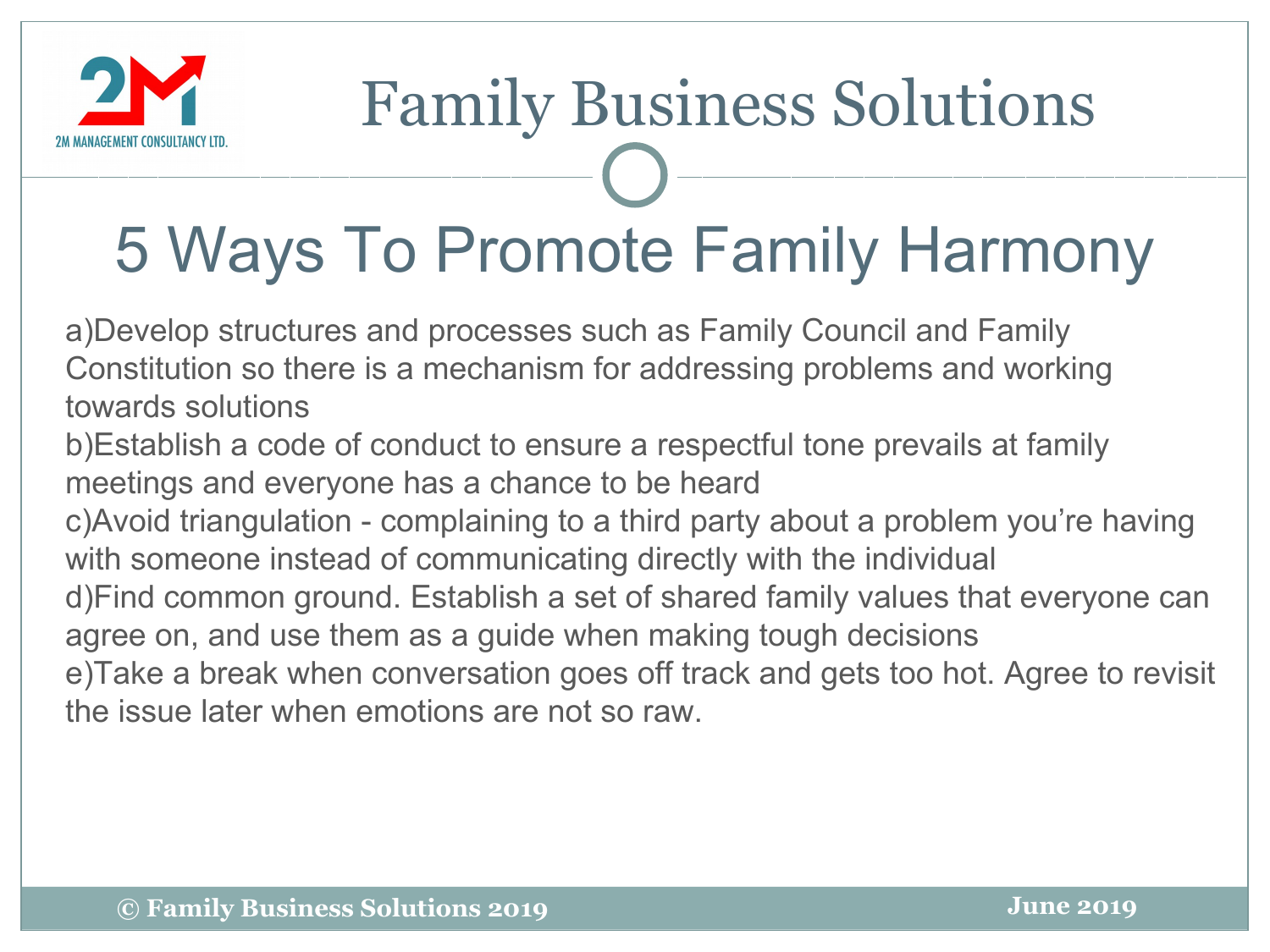

## How do we Organise The Family to Prepare in managing its business and its wealth?

**© Family Business Solutions 2019**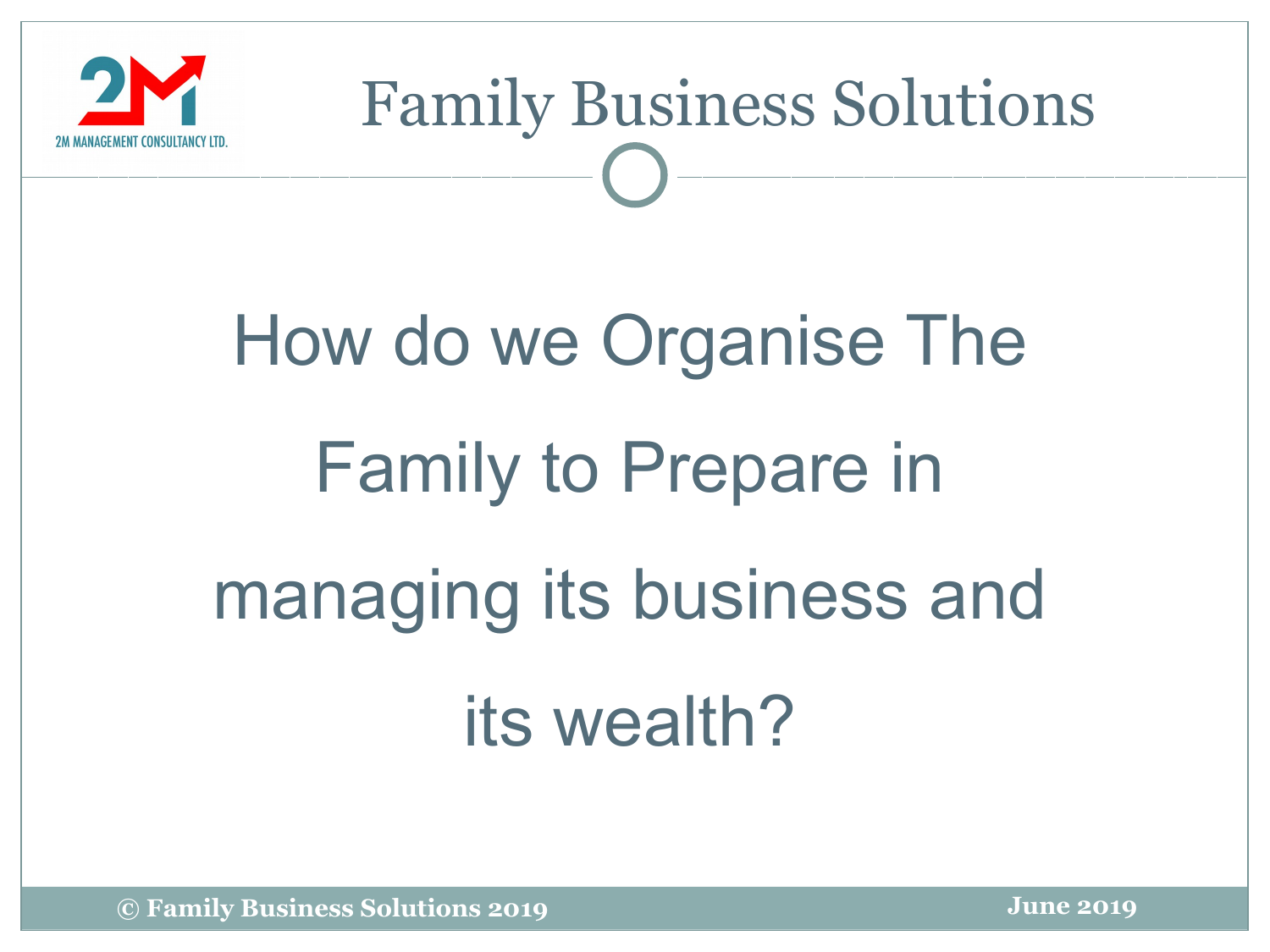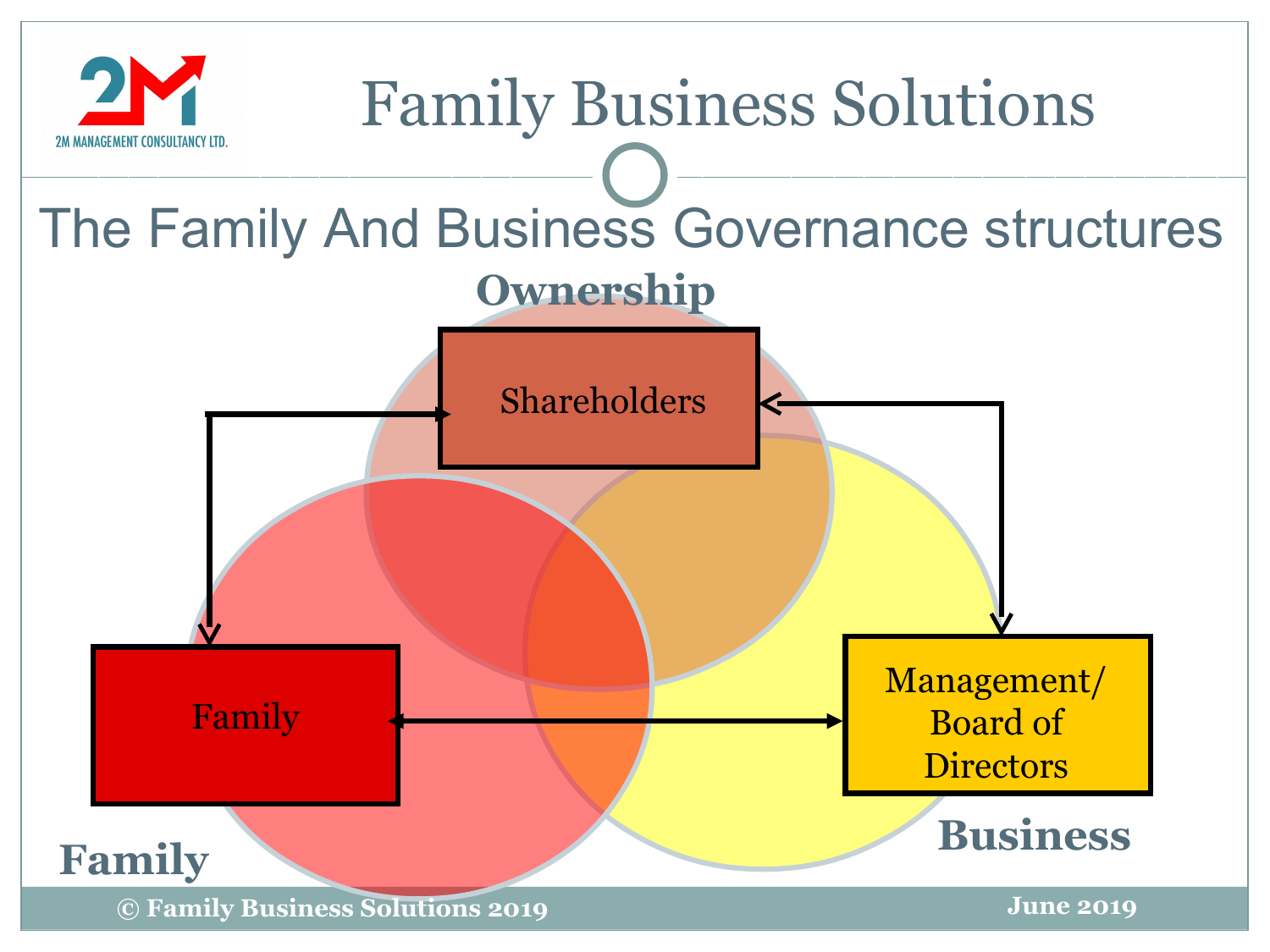

## To Protect Family Wealth Family Business Solutions

*We need to help the Family Get Organised through:*

- *Establishing Governance processes for the Family, by answering the 'WHY' 'WHAT' 'HOW' questions*
- *Plan how the family will manage and protect its wealth and legacy, who will be involved, who owns what and who will get what*
- *Tie it all down by having clear family rules through the development of the Family constitution*
- • *If you are one of such families it is time to consider to plan for Family continuity now. Doing nothing is not an option*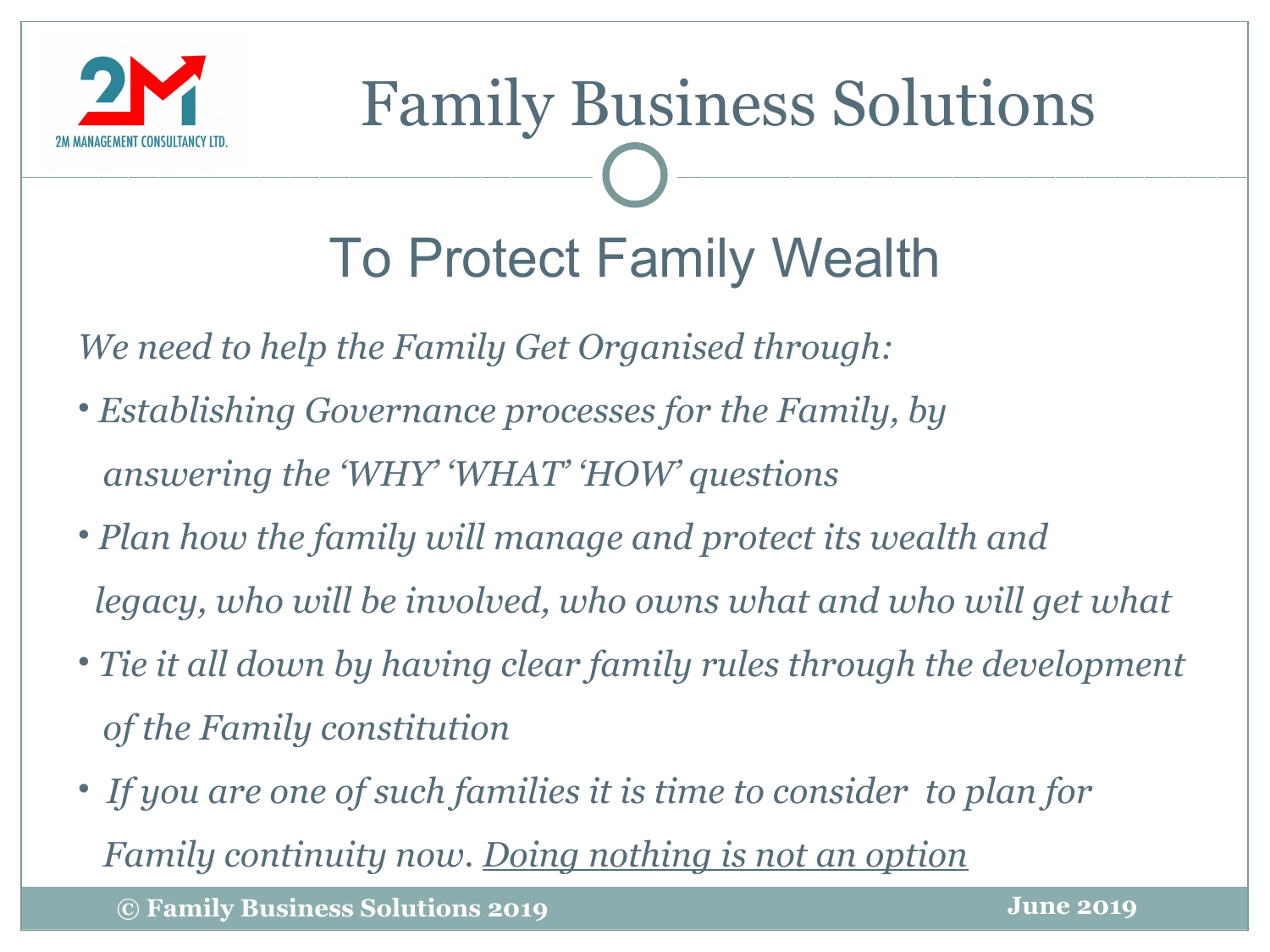

### A Family Constitution Family Business Solutions

- A mission & vision that defines the family's fundamental desire to be in business together
- A family code of behaviour that specifies the family's norms and expectations with regards to how the members treat one another and conduct themselves
- Structuring the Governance of the Family through the establishment of the Assembly and/or Family Council
- Policies that will regulate the relationship between the family and the business
- Performance policy
- A retirement policy
- A dismissal policy
- Share transfer policy
- A non-competition agreement that all family shareholders are willing to abide too
- Job descriptions for the key positions in the governance structure
- Funding mechanisms for governance
	- **© Family Business Solutions 2019**